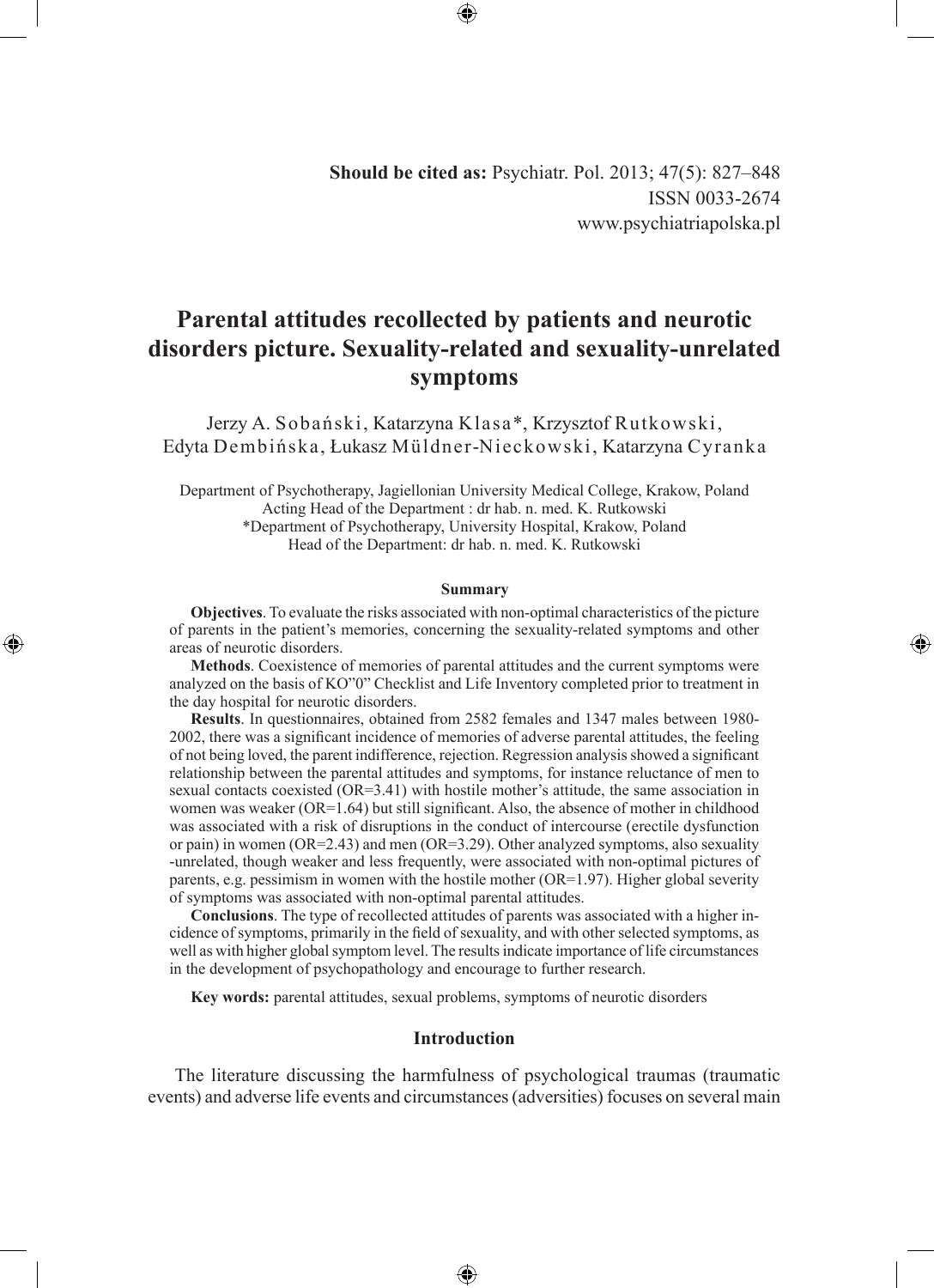areas: 1) sexual abuse (abuse) in childhood and – to a lesser extent – in adulthood [1], 2) non-sexual crossing of borders of children and adults in the form of physical abuse (physical abuse) [2, 3], and 3) sub-optimal (or recalled as such) upbringing styles (rearing) and parents' attitudes [4]), 4) child neglecting (neglect) [5-8], and psychic abuse of children and adults.

⊕

Life events may of course be combined and their impact complex - for instance, greater likelihood of child sexual abuse was indicated in malfunction families, neglecting, using physical violence, characterized by disagreement between the parents [9], dysfunction of mother, distortion of bond between the mother and her mother [10].

The mechanism of impact of particular childhood circumstances, such as the parent feature, on the presence or the image of disorders of an adult is not clear, (e.g., it is difficult to predict when an alcoholic parent will bring up an alcoholic son, when an abstinent suffering from obsessions, and when a healthy person) [11].

As it seems, because of the complexity of the phenomenon, it is also not possible to determine the "degree of harmfulness" of impact of these mentioned types of traumas. In addition, the overlap of the many imperceptible or imperceptibly related, intensifying or reducing their impact circumstances, is another disturbing factor.

Research indicate that more frequent psychological violence (described by patients) from one of the parents, even without accompanying physical or sexual violence, seems to almost equal adverse effects of the latter [12-14], binding, as a consequence, with hostility, anxiety disorders , depression in adulthood.

◈

Review of the literature shows that the effects of disturbances in relationship with parents cover a wide range of disorders: from anxiety disorders, including dissociative disorders, to alexithymia, depression and other serious difficulties in identification and/or regulation of affect [e.g. 15-18], as well as sexual dysfunctions - separately or constituting a component of neurotic disorders [19-22]). Relationship between "sexuality-unrelated" disorders or symptoms and the "sexual" ones, for example in patients with social phobia or somatization disorder, allows to assume their common background and mechanisms that release and sustain them [23, 24].

In turn, Johnson et al, among others, in a number of studies have demonstrated the existence of the relationship between parental behaviors and attitudes, and the risk of personality disorders in the offspring, indicating the importance of, for instance, circumstances such as verbal attacks on the part of mothers, emotional coldness, low protectiveness, lack of parental supervision, physical neglect, severe punishments [25-27].

Relationship of the situation of separation and adverse ways of upbringing by parents with social anxiety turned out to be stronger in the case of experience of sexual abuse in childhood [28], similarly as the links between the physical crossing of the child's borders with the subsequent panic disorder [29, 30]. Physical abuse in childhood, but also conflicts with parents without the possibility of discussing and resolving, more frequently experienced also the patients with psychogenic chronic pain syndromes [31, 32]. Patients suffering from somatization disorders more often reported ancestry from families characterized by coldness, detachment and lack of

⊕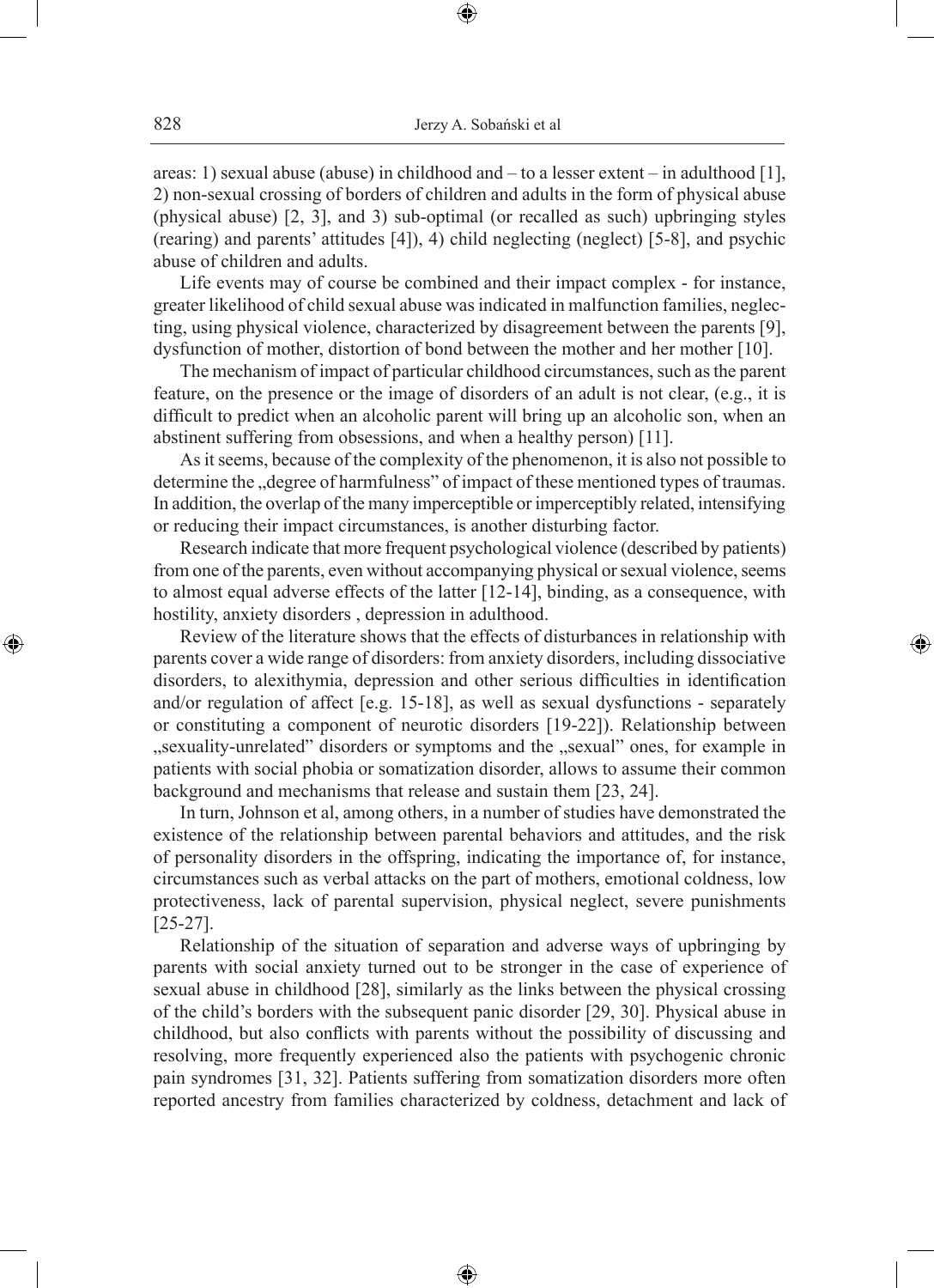Parental attitudes recollected by patients and neurotic disorders picture 829

◈

support [33]. Being exposed to witnessing psychological violence also turned out to be detrimental [14].

⊕

A number of studies have been devoted to the topic of the role and characteristics of the parent's gender and its relationship with the child in the context of later mental health in adulthood. Although many authors since Bowlby have focused on mother -child relationship [34, 35], studies also indicate the importance of the father figure [e.g. 36-38]. Other authors underline the role of both parents [2, 39-42]. Researchers described, inter alia, the relationships of social phobia with overprotection, but also with rejection from the parents, [43], agoraphobia with the assessment of both parents as emotionally cold and mothers as rejecting [44, 45], panic disorder with agoraphobia with memories of parents as less caring and protective [46, 47], obsessive-compulsive disorder with rejection by father [48].

It is worth noting that in the analysis of such data the phenomenon of "overlap" of influences of situations from childhood with current disturbances such as partnerships or professional relationships  $[1, 49, 50]$ , or the impact of "fresher" traumas [51] should be taken into consideration. Moreover, the image of the family of origin may of course be significantly distorted by the current experiences of the patient and even of the diagnostician [e.g. 52]). Subjective distortions can be considered either a "real circumstances" (father mistakenly remembered as excessively harsh "becomes such"), or for not as common to disturb the picture verified by statistical methods in a large group of patients.

Despite the mentioned difficulties, it is possible to observe in clinical practice relationship: life events – psychopathological symptoms. Among them, the least studied seem to be analysis of the likelihood of individual symptoms among patients with different characteristics of the family of origin. It appears to be possible, according to the theories of psychopathology and pathogenesis, particularly psychoanalysis and developmental psychology, to expect the strongest relationships for the characteristics of relation with mother, disturbances of attachment, parental pair dysfunction [53-56], abandonment [57] or maltreatment, and finally, relation with the father (not without gender-related differences). Probably some circumstances in life can "launch" in total more and some less symptoms or associate with the risk of their different combinations .

◈

Thus, most reasonable seems to be considering the described relations in terms of the probabilities – the risks – of particular symptoms in the presence of certain characteristics of the family of origin.

Both – the carried out literature review (e.g. [7, 58]), as well as clinical observations indicate a higher incidence and greater severity of adverse, traumatic childhood experiences in patients than in healthy adults. This applies not only to severe physical or sexual abuses, but also to other forms of violence (or being a witness of it), including verbal form, neglecting, separation from parents, serious childhood diseases. The effects of distortions of relations with parents include a wide range of disorders and dysfunctions. Although due to the complexity of the phenomenon is difficult to unequivocally define the mechanism of influence of individual circumstances from childhood on the development of particular disorder or symptoms during adulthood,

⊕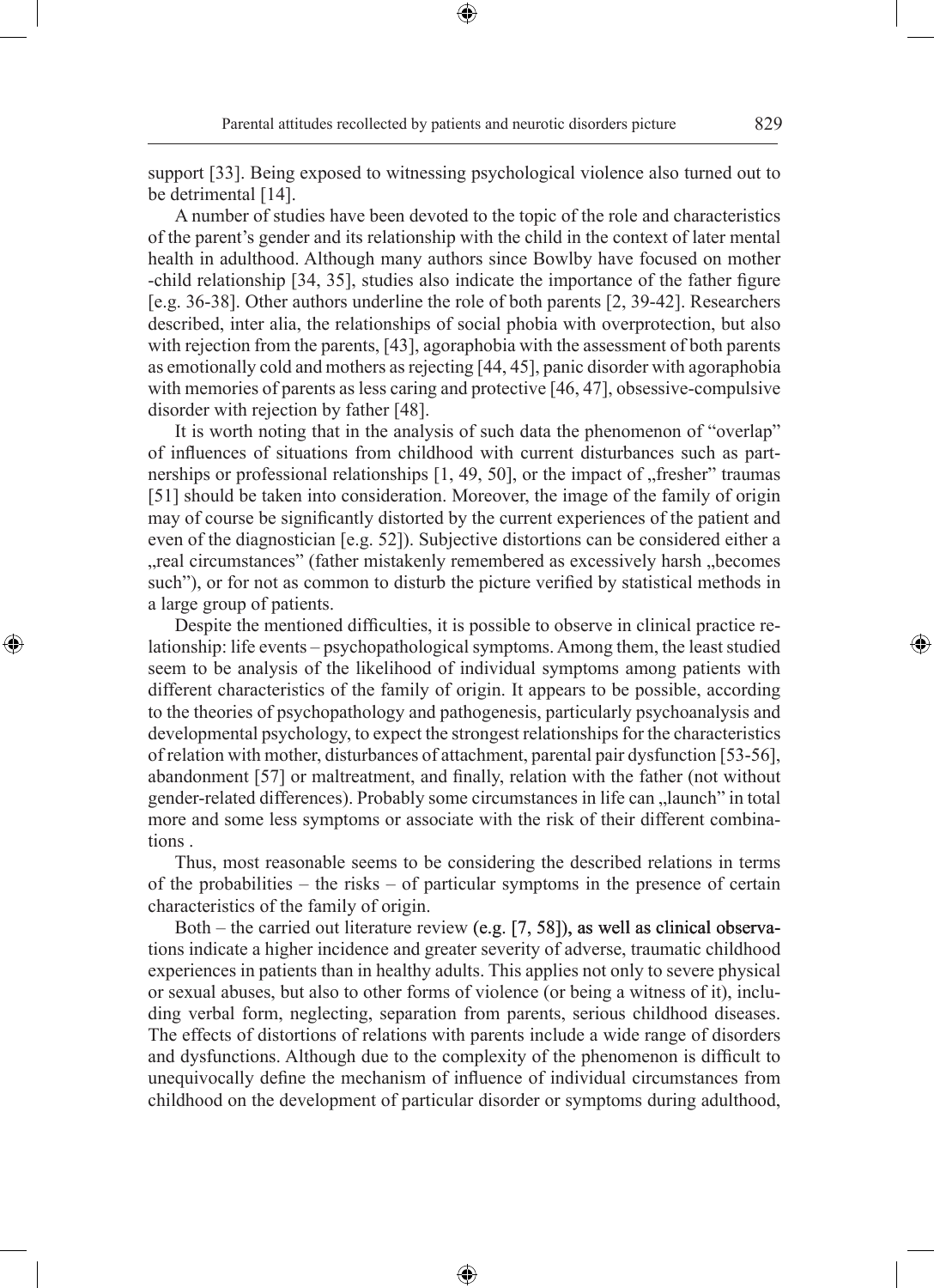yet it seems that it is reasonable, in accordance with the theory and clinical experience, to expect relationships between life events and psychopathology – the strongest for the characteristics of the relationship with parents. Therefore assessment of links of such experiences with the occurrence of selected symptoms in the field of sexuality in comparison to other areas of neurotic disorders reported by patients of day hospital seems to be justified, and thus it is the goal of this work.

### **Aim**

The following study evaluated the relationship of memories about the relationship of patients with parents in childhood and adolescence, with the occurrence of selected symptoms in the field of sexuality in comparison to other areas of neurotic disorders.

# **Material and method**

As a source of information about the subjectively memorized by the patients adverse life circumstances from childhood and adolescence the Life Inventory was used [59], while to obtain data on the symptoms reported by patients referred for psychotherapy the KO, O" Symptom Checklist was applied [60]. Both tools (the instruction and relevant parts of which are quoted in the Annex) are routinely completed before treatment with psychotherapy in the day hospital for neurotic disorders. The currently used version of Life Inventory was modified in 2002 (data collected with its use have not yet reached the necessary number), this study was based on the version of the Inventory version and data from the years 1980-2002. Qualification for treatment included, alongside with questionnaires, usually at least two psychiatric examination, psychological examination and a battery of several questionnaires, allowing to exclude other disorders (such as bipolar, schizophrenic psychoses, exogenous or pseudoneurotic disorders and severe physical illness) that exclude participation in a day hospital [61].

◈

Data concerning patients with diagnoses of neurotic disorders, behavioral and personality disorders (codes F4, F5, F6 according to ICD-10) were obtained with the majority of the 3929 subjects (mean age: females 33 years, males 32) having identified one of the neurotic disorders or personality disorder with the secondary occurring neurotic disorder (Tab. 1 and 2). (see also [62]).

Data obtained from routine diagnostic tests were used with the consent of the patients and were stored and developed in the anonymous form. Estimation of the differences between percentages was performed using two-tailed test for the two stratum weights. Estimation of the odds ratio (OR) for the co-occurrence of two nominal variables (the life circumstances and the symptom encoded in the form of 0-1) was made with logistic regression. Comparisons of distributions of the Global Symptom Levels values (OWK), corresponding to the weighted sum of the points for all the symptoms reported by the patient, was made with ANOVA, with the use of post hoc test for the least significant differences. The licensed statistical package STATISTICA PL was used**.**

⊕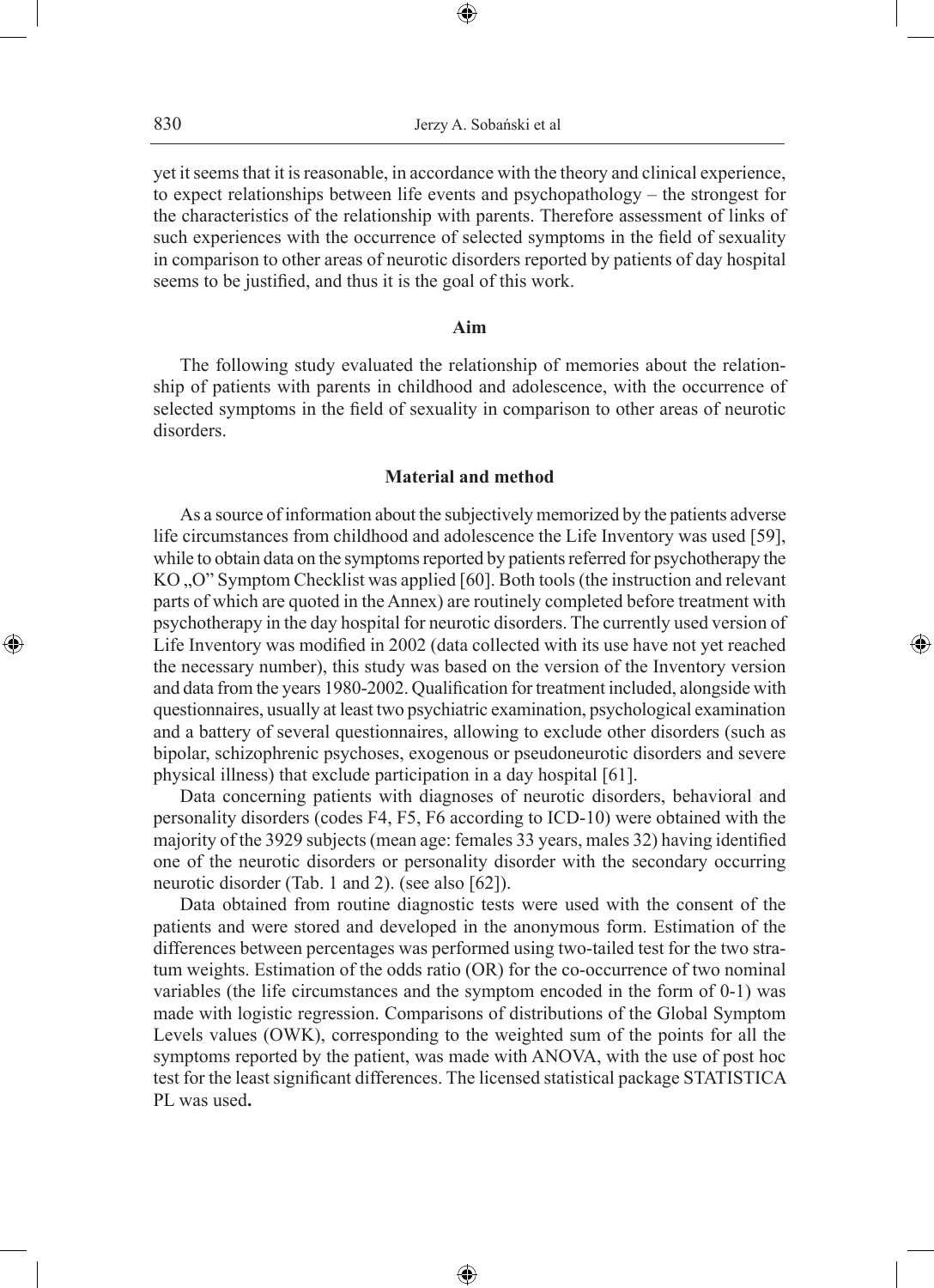$\bigoplus$ 

|                                                                                                                                                                                                                                                                                                            | Females $(n=2582)$                                    | Males (n=1347)                                            |
|------------------------------------------------------------------------------------------------------------------------------------------------------------------------------------------------------------------------------------------------------------------------------------------------------------|-------------------------------------------------------|-----------------------------------------------------------|
| Global Symptom Levels (OWK)<br>mean $\pm$ SD<br>(median)                                                                                                                                                                                                                                                   | $394 \pm 152$<br>(median 387)                         | $349 \pm 151$<br>(median 336)                             |
| Diagnosis (main)<br>F44/45. Dissociative or somatoform disorders<br>F60. Personality disorders<br>F40/F41. Anxiety disorders<br>F48 Neurasthenia<br>F34. Dysthymia<br>F50. Eating disorders<br>F42. Obsessive-compulsive disorder<br>F43. Reaction to severe stress, and adjustment<br>disorders<br>Others | 29%<br>23%<br>17%<br>7%<br>7%<br>5%<br>2%<br>1%<br>3% | 25%<br>29%<br>16%<br>14%<br>5%<br>$0\%$<br>2%<br>2%<br>2% |
| Lack of data                                                                                                                                                                                                                                                                                               | 6%                                                    | 6%                                                        |

# Table 1. **Intensity of symptoms and the type of disorders according to ICD-10**

 $\bigoplus$ 

### Table 2. **Sociodemographic characteristics**

|                                                                              | Females<br>$(n=2582)$    | Males<br>$(n=1347)$     |
|------------------------------------------------------------------------------|--------------------------|-------------------------|
| Age in years<br>mean $\pm$ SD<br>(median)                                    | $33+9$<br>(33)           | $32+9$<br>(28)          |
| Education<br>None / primary<br>Secondary (including students)<br>Higher      | 9%<br>57%<br>34%         | 12%<br>56%<br>32%       |
| Employment<br>Working<br>Not working<br>Including pension<br><b>Students</b> | 59%<br>41%<br>10%<br>23% | 70%<br>30%<br>7%<br>24% |

 $\bigoplus$ 

# Table 3. **Information about relationships and sexual activity**

|                                   | Females<br>$(n=2582)$ | Males<br>$(n=1347)$ |
|-----------------------------------|-----------------------|---------------------|
| A stable relationship/marriage    | 43%                   | 47%                 |
| An unstable relationship/marriage | 26%                   | 21%                 |
| Not in a relationship             | 31%                   | 32%                 |
| Has no sexual contacts            | 40%                   | 35%                 |
| Has sexual contacts               | 60%                   | 65%                 |
| Longer relationship               | 55%                   | 53%                 |
| Short-lived, incidental           | 3%                    | 7%                  |
| Short-lived and longer            | 2%                    | 5%                  |

 $\bigoplus$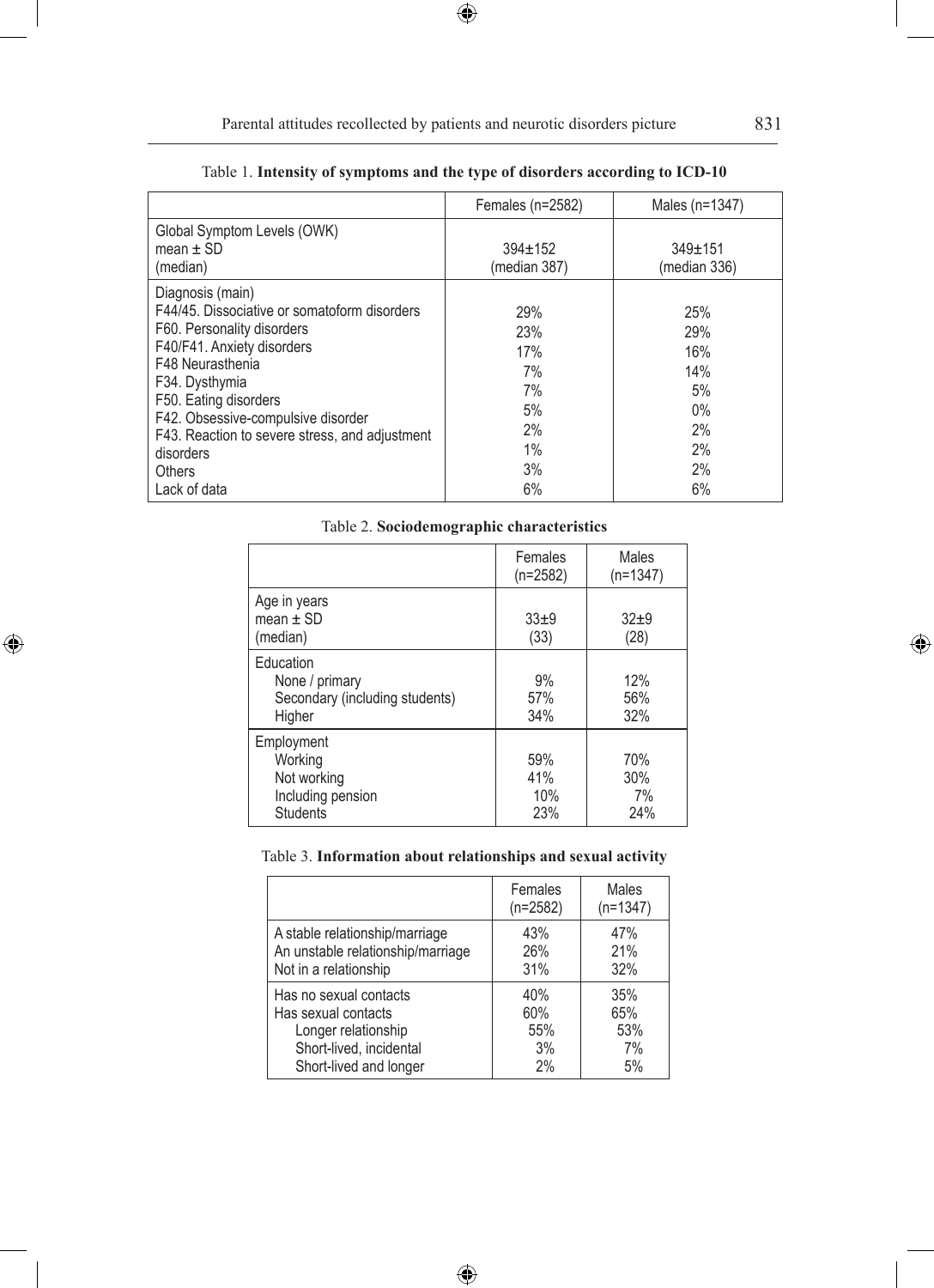$\bigoplus$ 

From among variables included in the KO "O" Symptom Checklist 6 symptoms concerning sexuality dysfunctions and 9 ailments other than sexual ("sexualityunrelated") were selected (Tab. 4). Selection criteria of items was based on its relative clear formulation, and connection with the core symptom of disorder. The most common sexual health complaint in the studied group was dissatisfaction with sexual life, of which both the presence and significant nuisance were reported by the highest percentages of females and males

|                                         |                                                                      | Females | Males      |
|-----------------------------------------|----------------------------------------------------------------------|---------|------------|
|                                         |                                                                      | n=2582  | $n = 1347$ |
| <b>SYMPTOMS</b>                         | Percentage of total                                                  | 66%     | 34%        |
|                                         | Symptoms of sexual dysfunctions                                      |         |            |
|                                         | maximum intensity                                                    | 19%     | 20%        |
| 7. Dissatisfaction with sexual life     | presence                                                             | ***53%  | ***59%     |
| 27. Difficulties in sexual intercourses | maximum intensity                                                    | **8%    | **11%      |
|                                         | presence                                                             | ***25%  | ***36%     |
| 47. Aversion to heterosexual            | maximum intensity                                                    | ***17%  | ***9%      |
| contacts                                | presence                                                             | ***43%  | ***33%     |
| 67. Significant decrease or loss of     | maximum intensity                                                    | ***18%  | ***9%      |
| sexual drive                            | presence                                                             | 53%     | 50%        |
| 70. Difficulties in contacts            | maximum intensity                                                    | 9%      | 8%         |
| with persons of the opposite sex        | presence                                                             | 41%     | 42%        |
| 87. Unpleasant feelings related         | maximum intensity                                                    | **3%    | **5%       |
| to the practice of masturbation         | presence                                                             | ***9%   | ***22%     |
|                                         | Sexuality-unrelated symptoms -markers of selected neurotic disorders |         |            |
| 61. Anxiety in an open space            | maximum intensity                                                    | ***9%   | ***4%      |
|                                         | presence                                                             | ***27%  | ***21%     |
|                                         | maximum intensity                                                    | 26%     | 24%        |
| 104. Social anxiety                     | presence                                                             | 72%     | 74%        |
| 44. Panic attacks                       | maximum intensity                                                    | ***18%  | ***10%     |
|                                         | presence                                                             | ***51%  | ***41%     |
|                                         | maximum intensity                                                    | **22%   | **18%      |
| 12. Compulsive checking                 | presence                                                             | 65%     | 65%        |
|                                         | maximum intensity                                                    | **5%    | **3%       |
| 43. Temporary paresis                   | presence                                                             | **23%   | **19%      |

| Table 4. The occurrence and intensification of symptoms connected with sexuality |  |
|----------------------------------------------------------------------------------|--|
|----------------------------------------------------------------------------------|--|

*table continued on next page*

⊕

 $\bigoplus$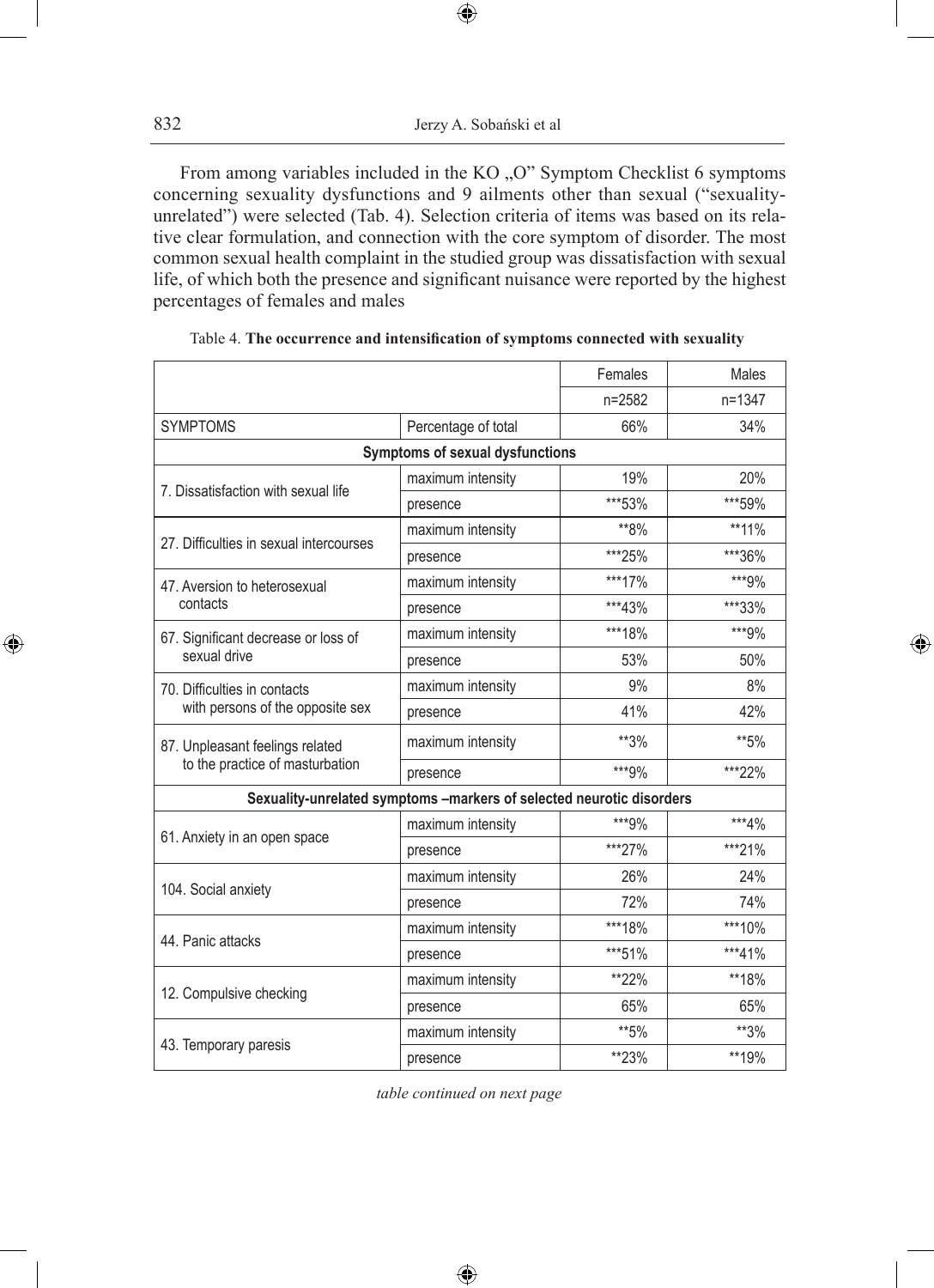|                             | maximum intensity | $*16%$ | *13%   |
|-----------------------------|-------------------|--------|--------|
| 40. Heartache               | presence          | *63%   | *59%   |
| 69. Diarrhea                | maximum intensity | 6%     | 5%     |
|                             | presence          | 30%    | 31%    |
|                             | maximum intensity | 17%    | 16%    |
| 97. Hypochondriacal anxiety | presence          | ***46% | ***55% |
| 82. Pessimism               | maximum intensity | ***36% | ***24% |
|                             | presence          | ***81% | ***74% |

Parental attitudes recollected by patients and neurotic disorders picture 833

⊕

 $*p<0.05$ ,  $*p<0.005$ ,  $**p<0.0005$  – test for two stratum weights

◈

The second symptom present in at least half of the respondents was a decline in sexual drive. The least frequently reported symptom was discomfort accompanying masturbation. Men reported significantly more often than women: dissatisfaction with sexual life (59% vs 53%, p <0.05), difficulties in sexual intercourse (36% vs 25%, p <0.05), discomfort accompanying masturbation (22% vs  $9\%$ , p < 0.05). Females more frequently reported a reluctance to heterosexual contacts (43% vs 33%,  $p \le 0.05$ ), also in the maximum intensity (Table 4). Among the 9 most common sexuality-unrelated symptoms, pessimism and social anxiety occurred most often (in more than 70% of respondents).

## **Results**

Table 5 contains the obtained from the studied patients data from the Life Inventory in which the patients selected answers describing the attitudes of their mothers and fathers remembered from childhood and adolescence.

|                                                       | Females<br>$(n=2582)$ | Males<br>(n=1347) |
|-------------------------------------------------------|-----------------------|-------------------|
| Mother's attitude loved very much                     | 46%***                | 62%***            |
| rather loved                                          | $37\%**$              | $32\%**$          |
| indifferent                                           | 10%***                | $3\%***$          |
| hostile                                               | $5\%***$              | $2\%***$          |
| absent, not known                                     | 1%                    | 1%                |
| Father's attitude loved very much                     | 37%***                | $32\sqrt{***}$    |
| rather loved                                          | $37\%***$             | 43%***            |
| indifferent                                           | 15%                   | 15%               |
| hostile                                               | $6\%$ *               | $4\%$ *           |
| absent, not known                                     | 6%                    | 6%                |
| Mother's reactions to troubles in childhood supported | $57\%***$             | 69%***            |
| indifferent                                           | $17\%***$             | $12\%***$         |
| attacked                                              | 25%***                | 18%***            |
| absent, not known                                     | 1%                    | 1%                |
| Mother's reactions to troubles in childhood supported | 40%                   | 40%               |
| indifferent                                           | 32%                   | 29%               |
| attacked                                              | 18%***                | 23%***            |
| absent, not known                                     | 9%                    | 8%                |

| Table 5. Parents' attitudes recollected by patients |  |  |  |
|-----------------------------------------------------|--|--|--|
|-----------------------------------------------------|--|--|--|

Significance of differences in test for two stratum weights (percentages) was marked  $*$ \*p<0.005, \*\*\*p<0.0005

⊕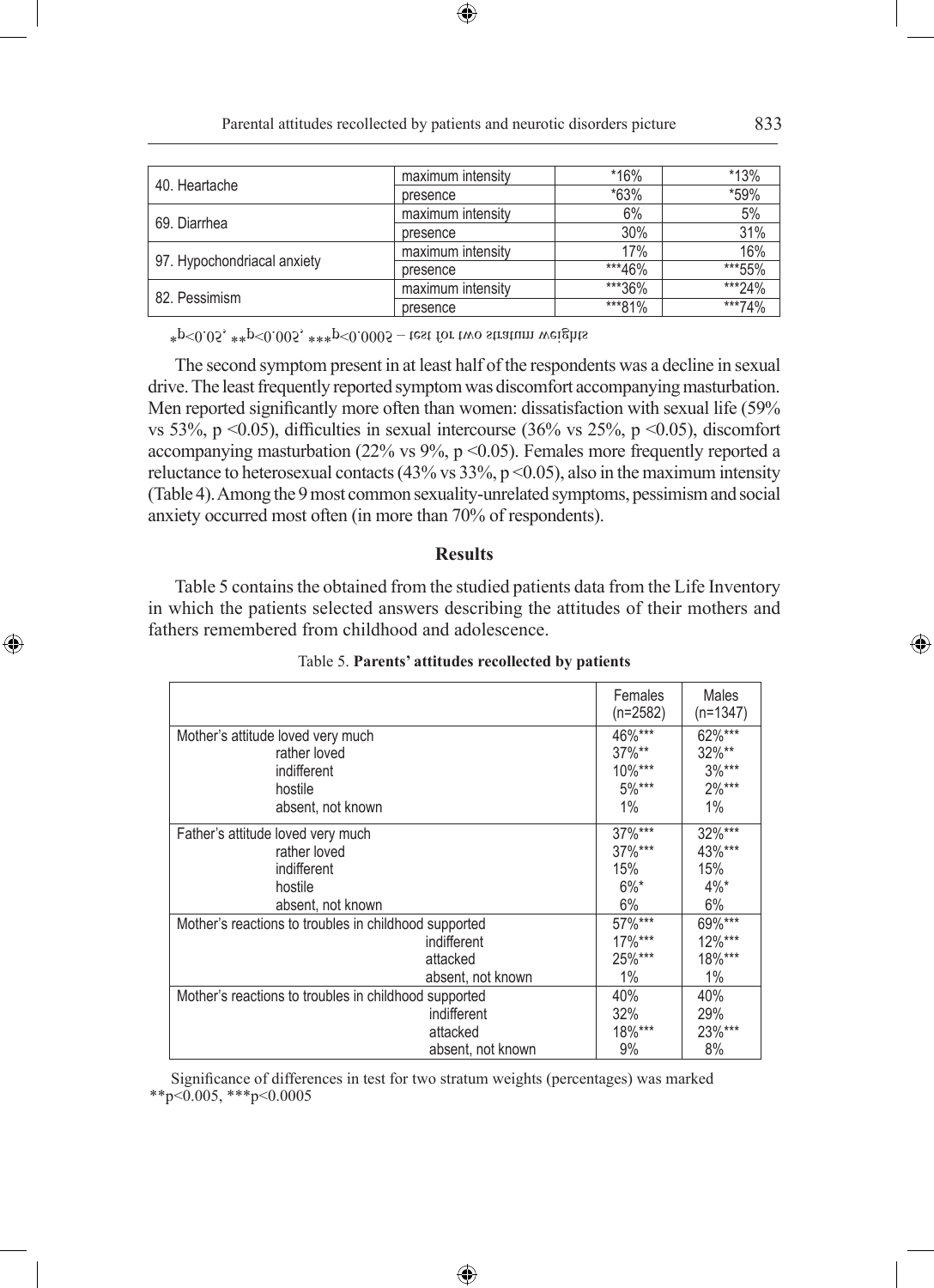As shown in Table 5, the adverse life circumstances, at least in the patients evaluation which was based on the assessment of the attitudes of parent as other than equivocal unconditional love, were not uncommon. More and more "negative" attitudes of parents - from the ambiguous love through indifference, hostility to the absence (abandonment, inaccessibility), proved to be less and less frequent. Percentages of assessment of mothers behavior in response to the problems of both male and female patients, occurring in childhood and adolescence, were, however, higher than the percentages of indifference. More men than women  $(62\% \text{ vs } 46\%, \text{ p} < 0.0001)$  marked the answer , mother loved very much," slightly less, rather loved"  $(32\% \text{ vs } 37\%, \text{ p} < 0.005)$ , and fewer males chose the extreme response options "was indifferent to mother"  $(3\% \text{ vs } 10\%, \text{ p} < 0.0001)$ ", ", mother hated" ( $2\%$  vs. 5%, p <0.0001). Deprived of contact with the mother was similar – small – percentage of men and women (1%). More frequent absence of fathers in the question about the problems  $(8\% -9\%)$  than in the question about love  $(6\%)$  may result from their more common than mothers not living with the family (they could love, but to help in trouble – not so often – not being available). Females more often recollected in mothers attitudes of hostility and indifference, and they were more often ambivalent (more answers with the option 'rather loved') in the evaluation of mothers than men, while men – on the contrary – turned out to be more ambivalent toward their fathers ('rather'). Similar turned out to be the prevalence in recollections of female and male patients about supportive in trouble attitude of their fathers.

Constituting the mainstream of this study logistic regression analyzes were used to estimate statistical significance of the relationship between the analyzed aspects of relationships with parents and symptoms (Tab. 6).

◈

Table 6 contains odds ratio coefficients describing relationships of selected by the patient-woman answers that depict the general affective attitude of parents. Hostility of father during childhood and adolescence has proven to be associated with all sexuality -related symptoms reported by women, except for discomfort connected with masturbation. This phenomenon did not occur for 8 out of 9 ..sexuality-unrelated symptoms" (the exception was a pain in the heart area). Recollection of female patient's mothers hostility, although weakly related to the non-sexual area, indicated important "location of impact": pain in the heart area (analogically to male patients), and pessimism

Table 6. **Relationships of the parents' attitudes with the occurrence of sexual problems and the selected sexuality-unrelated symptoms of neurotic disorders. Recollections of female patients**

|                                        | Mother's attitude            |                             |             |                                                                  |         |                                                                 | Father's attitude                       |             |                              |                         |
|----------------------------------------|------------------------------|-----------------------------|-------------|------------------------------------------------------------------|---------|-----------------------------------------------------------------|-----------------------------------------|-------------|------------------------------|-------------------------|
|                                        | yery<br>much<br>loved        | loved<br>ather              | indifferent | hostile                                                          | absent  | yery<br>much<br>loved                                           | loved<br>ather                          | indifferent | hostile                      | absent                  |
|                                        |                              |                             |             | Symptoms of sexual dysfunctions                                  |         |                                                                 |                                         |             |                              |                         |
| 7. Dissatisfaction with sexual life    | $0.71***$<br>$(0.61 - 0.83)$ | $1.27**$<br>$(1.08 - 1.50)$ | 1.23        | 1.22                                                             | 1.25    | 0.86<br>$(0.95-1.60)$ $(0.86-1.74)$ $(0.53-2.93)$ $(0.73-1.01)$ | 1.00<br>$(0.84 - 1.20)$ $(0.88 - 1.37)$ | 1.10        | $1.43*$<br>$(1.02 - 2.01)$   | 1.07<br>$(0.77 - 1.49)$ |
| 27. Difficulties in sexual intercourse | $0.81*$<br>$(0.67 - 0.96)$   | 1.09<br>$(0.91 - 1.31)$     | 1.17        | 1.22<br>$\mid$ (0.88-1.56) $\mid$ (0.83-1.80) $\mid$ (1.04-5.65) | $2.43*$ | 0.83<br>$(0.69 - 1.00)$                                         | 1.04<br>$(0.87 - 1.26)$ $(0.84 - 1.22)$ | 1.03        | $1.85***$<br>$(1.31 - 2.61)$ | 0.96<br>$(0.66 - 1.40)$ |

*table continued on next page*

◈

♠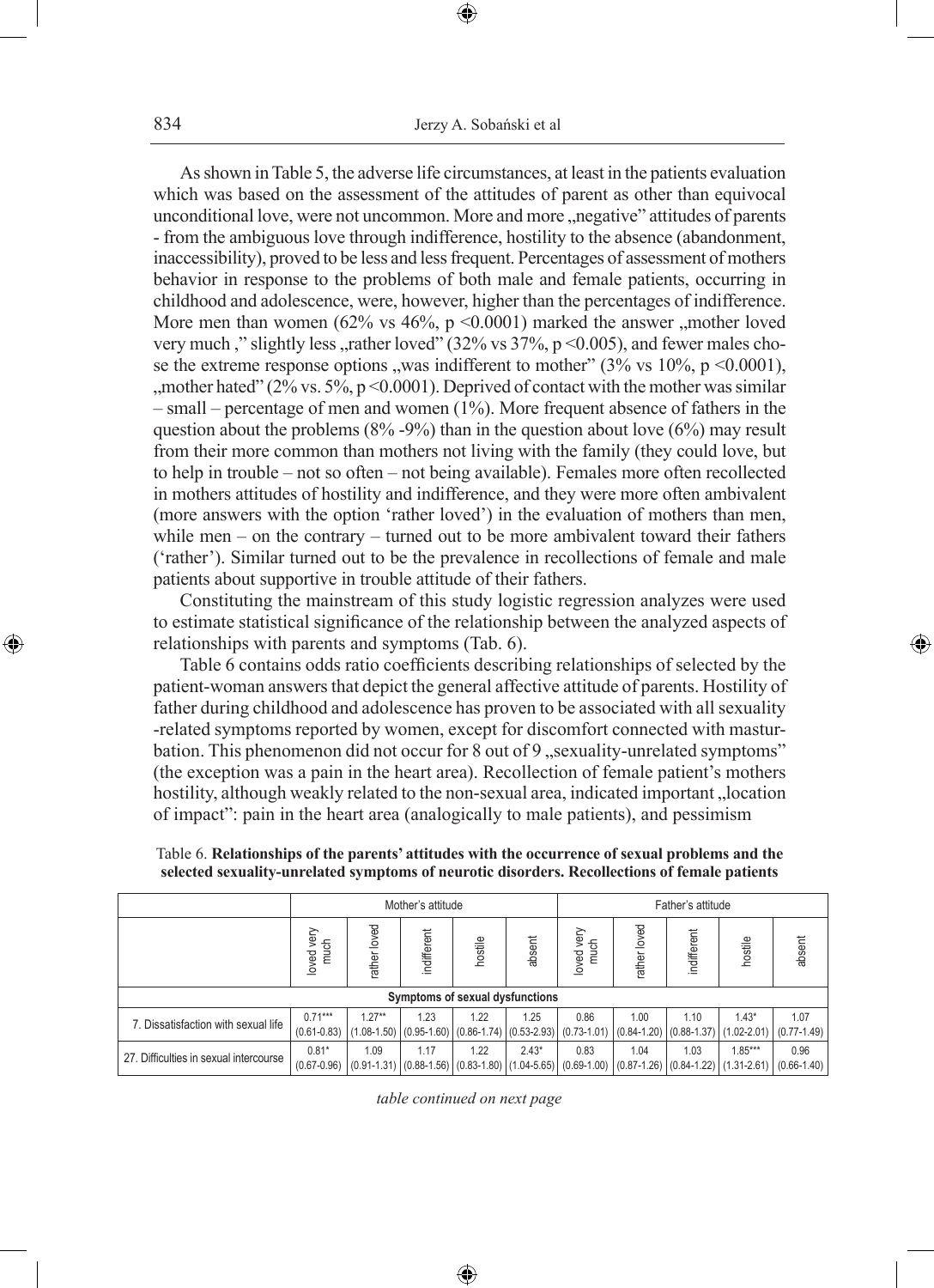| 47. Aversion to heterosexual<br>contacts              | $0.71***$<br>$(0.60 - 0.83)$                                                                                                                        | $1.23*$<br>$(1.04 - 1.44)$ | 1.15                                                                                                          | $1.64*$<br>$(0.89-1.49)$ $(1.16-2.34)$ $(0.67-3.63)$    | 1.56                    | $0.73***$<br>$(0.62 - 0.86)$                                                                                                                        | 1.09                                    | 1.19<br>$(0.93-1.29)$ $(0.96-1.48)$               | $1.95***$<br>$(1.39 - 2.74)$ | 0.94<br>$(0.67 - 1.31)$ |
|-------------------------------------------------------|-----------------------------------------------------------------------------------------------------------------------------------------------------|----------------------------|---------------------------------------------------------------------------------------------------------------|---------------------------------------------------------|-------------------------|-----------------------------------------------------------------------------------------------------------------------------------------------------|-----------------------------------------|---------------------------------------------------|------------------------------|-------------------------|
| 67. Significant reduction or loss<br>of sexual desire | $0.76**$<br>$(0.65 - 0.89)$                                                                                                                         | $1.19*$<br>$(1.01 - 1.39)$ | 1.26<br>$(0.97 - 1.63)$                                                                                       | 1.24<br>$(0.87 - 1.77)$                                 | 1.06<br>$(0.45 - 2.46)$ | $0.81*$<br>$(0.69 - 0.95)$                                                                                                                          | 1.09<br>$(0.93 - 1.28)$                 | 1.02<br>$(0.83 - 1.24)$                           | $1.65**$<br>$(1.17 - 2.34)$  | 0.98<br>$(0.71 - 1.33)$ |
| 70. Difficulties in contact<br>with the opposite sex  | $0.73***$<br>$(0.62 - 0.85)$                                                                                                                        | 1.12<br>$(0.96 - 1.32)$    | $1.52**$                                                                                                      | 1.26<br>$(1.18 - 1.97)$ $(0.88 - 1.79)$ $(0.50 - 2.72)$ | 1.17                    | $0.77***$<br>$(0.65 - 0.90)$                                                                                                                        | 1.02<br>$(0.87 - 1.19)$ $(1.17 - 1.82)$ | $1.46**$                                          | $1.58*$<br>$(1.13 - 2.21)$   | 0.72<br>$(0.51 - 1.01)$ |
| 87. Discomfort connected<br>with masturbation         | 1.06<br>$(0.82 - 1.38)$                                                                                                                             | 0.78                       | 1.12<br>$\left(0.59 - 1.03\right) \left(0.74 - 1.70\right) \left(0.88 - 2.48\right) \left(0.69 - 6.12\right)$ | 1.48                                                    | 2.05                    | 0.91<br>$(0.69 - 1.19)$                                                                                                                             | 1.18                                    | 1.16<br>$(0.91-1.54)$ $(0.82-1.65)$ $(0.39-1.37)$ | 0.73                         | 0.49<br>$(0.24 - 1.02)$ |
|                                                       | Sexuality-unrelated symptoms - "markers" of selected neurotic disorders                                                                             |                            |                                                                                                               |                                                         |                         |                                                                                                                                                     |                                         |                                                   |                              |                         |
| 61. Anxiety in an open space                          | 0.92<br>$(0.78-1.10)$ $(0.81-1.17)$ $(0.90-1.57)$ $(0.90-1.90)$ $(0.84-1.19)$ $(0.76-1.10)$ $(0.85-1.22)$ $(0.82-1.30)$ $(0.83-1.70)$ $(0.73-1.51)$ | 0.98                       | 1.19                                                                                                          | 1.30                                                    | 1.00                    | 0.91                                                                                                                                                | 1.02                                    | 1.03                                              | 1.19                         | 1.05                    |
| 104. Social anxiety                                   | 0.88                                                                                                                                                | 0.97                       | 1.20                                                                                                          | 1.56                                                    | 2.08                    | 0.89<br>$(0.67-1.16)$ $(0.74-1.28)$ $(0.74-1.94)$ $(0.75-3.23)$ $(0.28-15.5)$ $(0.67-1.17)$ $(0.76-1.41)$ $(0.92-2.15)$ $(0.47-1.36)$ $(0.52-1.56)$ | 1.04                                    | 1.41                                              | 0.80                         | 0.90                    |
| 44. Panic attacks                                     | $0.82*$                                                                                                                                             | 1.16                       | 1.25                                                                                                          | 0.99                                                    | 1.69                    | 0.99<br>$(0.70-0.96)$ $(0.95-1.42)$ $(0.96-1.61)$ $(0.68-1.43)$ $(0.70-4.03)$ $(0.81-1.22)$ $(0.82-1.12)$ $(0.88-1.36)$ $(0.95-1.87)$ $(0.52-1.00)$ | 0.96                                    | 1.10                                              | 1.34                         | 0.72                    |
| 12. Compulsive checking                               | 0.96<br>$(0.81-1.14)$ $(0.78-1.09)$ $(0.95-1.66)$ $(0.73-1.53)$ $(0.55-3.63)$ $(0.81-1.13)$ $(0.89-1.14)$ $(0.82-1.31)$ $(0.72-1.47)$ $(0.74-1.49)$ | 0.92                       | 1.25                                                                                                          | 1.06                                                    | 1.41                    | 0.95                                                                                                                                                | 1.01                                    | 1.04                                              | 1.03                         | 1.05                    |
| 43. Temporary paresis                                 | 0.89<br>$(0.74-1.07)(0.83-1.24)(0.92-1.65)(0.80-1.77)(0.24-2.15)(0.80-1.18)(0.88-1.28)(0.74-1.25)(0.72-1.56)(0.58-1.29)$                            | 1.02                       | 1.23                                                                                                          | 1.19                                                    | 0.72                    | 0.97                                                                                                                                                | 1.06                                    | 0.96                                              | 1.06                         | 0.86                    |
| 40. Heartache                                         | 0.89                                                                                                                                                | 110                        | 0.82                                                                                                          | $1.59*$                                                 | 0.70                    | 1.01<br>$(0.76-1.05)(0.93-1.30)(0.63-1.07)(1.07-2.35)(0.30-1.62)(0.77-1.33)(0.74-1.03)(0.83-1.32)(1.06-2.23)(0.69-1.37)$                            | 0.88                                    | 1.04                                              | $1.54*$                      | 0.97                    |
| 69. Diarrhea                                          | 1.01<br>$(0.80-1.27)(0.94-1.06)(0.78-1.38)(0.58-1.27)(0.44-2.65)(0.87-1.20)(0.74-1.05)(0.94-1.49)(0.66-1.38)(0.80-1.62)$                            | 1.00                       | 1.03                                                                                                          | 0.86                                                    | 1.08                    | 1.02                                                                                                                                                | 0.88                                    | 1.18                                              | 0.95                         | 1.14                    |
| 97. Hypochondriacal anxiety                           | 0.99<br>$(0.89-1.11)$ $(0.88-1.23)$ $(0.70-1.17)$ $(0.78-1.58)$ $(0.35-1.91)$ $(0.90-1.24)$ $(0.88-1.15)$ $(0.70-1.08)$ $(0.75-1.44)$ $(0.88-1.15)$ | 1.04                       | 0.90                                                                                                          | 1.11                                                    | 0.81                    | 1.05                                                                                                                                                | 1.01                                    | 0.87                                              | 1.04                         | 0.98                    |
| 82. Pessimism                                         | $0.80*$<br>$(0.65-0.97)(0.93-1.42)(0.63-1.20)(1.12-3.47)(0.65-35.9)(0.73-1.10)(0.75-1.13)(1.00-1.82)(0.75-1.85)(0.72-1.72)$                         | 1 15                       | 0.87                                                                                                          | $1.97*$                                                 | 4.82                    | 0.89                                                                                                                                                | 0.92                                    | 1.35                                              | 1 1 8                        | 1.11                    |

Parental attitudes recollected by patients and neurotic disorders picture 835

Statistical significance of the OR coefficients (odds ratios, together with their estimated confidence intervals) were marked: \* p<0.05, \*\* p<0.005, \*\*\* p<0.0005

◈

In male patients, there were no significant relationships found indicating the risk of comorbidity of 9 sexuality-unrelated neurotic symptoms with the attitude of father. However, the most strong and statistically significant relationships were found for the attitude of mother and the symptoms associated with sexuality (upper left quadrant in Tab. 7), and successively for attitudes of patient's father and sexual symptoms, and the least for the sexuality-unrelated symptoms. Doubts, ambivalence expressed in the description of attitude of mother as "rather" loving were associated with the occurrence of several symptoms of sexual dysfunctions for both sexes, but such experiencing of father – only in men. In terms of sexuality-unrelated symptoms in women, there was no associations with "rather" loving, in men they concerned "only" social anxiety disorder (OR=1.91). Table 7 – *next page*.

Beyond the information about relationships denoting the risk of symptoms, Table 7 also shows coefficients indicating smaller likelihood of symptom of intrusive checking in men who remembered their mother's attitude as hostile, and recollecting fathers as hostile was associated with hypochondriacal anxiety.

Father was remembered more often as a supportive in trouble in childhood (understanding, helpful) in patients reporting fewer symptoms and sexual problems, while father indifferent, or – especially – attacking in trouble – on the contrary (Tab. 9).

♠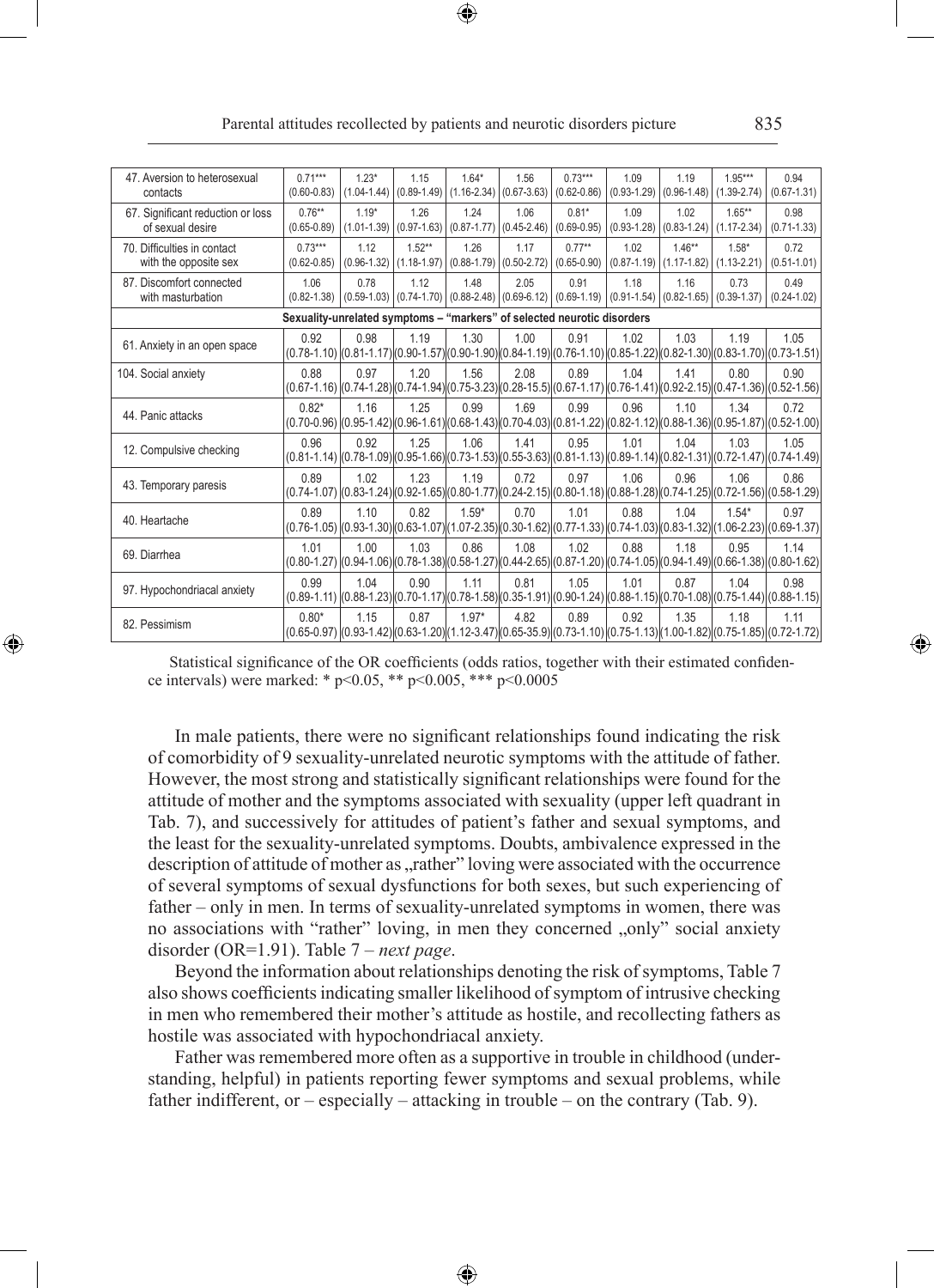|                                                       |                              |                                                                                                                                                     | Mother's attitude                                                                                                           |          |         | Father's attitude  |             |            |          |          |
|-------------------------------------------------------|------------------------------|-----------------------------------------------------------------------------------------------------------------------------------------------------|-----------------------------------------------------------------------------------------------------------------------------|----------|---------|--------------------|-------------|------------|----------|----------|
|                                                       | oved very<br>much            | ather loved                                                                                                                                         | ndifferent                                                                                                                  | hostile  | absent  | loved very<br>much | ather loved | ndifferent | hostile  | absent   |
|                                                       |                              |                                                                                                                                                     | Symptoms of sexual dysfunctions                                                                                             |          |         |                    |             |            |          |          |
| 7. Dissatisfaction with sexual life                   | $0.77*$<br>$(0.62 - 0.97)$   | 1.20<br>$(0.95 - 1.51)$                                                                                                                             | 1.31<br>(0.71-2.43) $ (0.67-4.53) (0.24-1.98) (0.64-1.03) (1.05-1.64) (0.70-1.30) (0.82-2.53) (0.31-0.79)$                  | 1.74     | 0.69    | 0.81               | $1.31*$     | 0.95       | 1.44     | $0.50**$ |
| 27. Difficulties in sexual intercourse                | $0.71**$<br>$(0.56 - 0.89)$  | $1.28*$<br>$(1.01 - 1.63)$                                                                                                                          | 1.28<br>$(0.70-2.33)$ $(0.57-3.26)$ $(1.10-9.90)$ $(0.71-1.15)$ $(0.92-1.44)$ $(0.70-1.32)$ $(0.82-2.37)$ $(0.43-1.18)$     | 1.36     | $3.29*$ | 0.90               | 1.15        | 0.96       | 1.39     | 0.71     |
| 47. Aversion to heterosexual<br>contacts              | $0.67**$<br>$(0.53 - 0.84)$  | $1.35*$<br>$(1.06 - 1.71)$                                                                                                                          | 1.21<br>$(0.66-2.23)$ $(1.40-8.29)$ $(0.26-2.63)$ $(0.55-0.91)$ $(1.02-1.62)$ $(0.79-1.49)$ $(0.80-2.35)$ $(0.42-1.19)$     | $3.41*$  | 0.82    | $0.71*$            | $1.29*$     | 1.09       | 1.37     | 0.71     |
| 67. Significant reduction<br>or loss of sexual desire | $0.80*$<br>$(0.64 - 0.99)$   | 1.09<br>$(0.86 - 1.38)$                                                                                                                             | 1.43<br>$(0.79-2.58)$ $(0.97-6.55)$ $(0.60-5.38)$ $(0.68-1.07)$ $(1.01-1.56)$ $(0.67-1.22)$ $(0.47-2.01)$ $(0.49-1.23)$     | 2.52     | 1.80    | 0.85               | $1.26*$     | 0.90       | 0.94     | 0.77     |
| 70. Difficulties in contact<br>with the opposite sex  | $0.56***$<br>$(0.44 - 0.70)$ | $1.44**$<br>$(1.14 - 1.81)$                                                                                                                         | $2.40**$<br>$(1.30-4.41)$ $(1.62-12.3)$ $(0.48-3.93)$ $(0.62-0.99)$ $(0.75-1.16)$ $(0.99-1.81)$ $(1.17-3.40)$ $(0.65-1.61)$ | $4.46**$ | 1.37    | $0.78*$            | 0.93        | 1.34       | $1.99*$  | 1.02     |
| 87. Discomfort connected<br>with masturbation         | $0.71*$                      | 1.11<br>$(0.55-0.92)$ $(0.85-1.46)$ $(1.41-4.71)$ $(1.12-6.45)$ $(0.26-3.53)$ $(0.71-1.24)$ $(0.74-1.28)$ $(0.84-1.69)$ $(1.30-3.88)$ $(0.19-0.82)$ | $2.58**$                                                                                                                    | $2.69*$  | 0.96    | 0.94               | 0.98        | 1.19       | $2.24**$ | $0.39*$  |
|                                                       |                              | Sexuality-unrelated symptoms - "markers" of selected neurotic disorders                                                                             |                                                                                                                             |          |         |                    |             |            |          |          |
| 61. Anxiety in an open space                          | 0.98<br>$(0.77 - 1.25)$      | 0.97<br>$(0.74 - 1.28)$                                                                                                                             | 1.02<br>$(0.51-2.06)$ $(0.29-2.59)$ $(0.68-6.20)$ $(0.74-1.40)$ $(0.74-1.26)$ $(0.72-1.46)$ $(0.57-2.00)$ $(0.45-1.46)$     | 0.86     | 2.06    | 1.02               | 0.96        | 1.02       | 1.07     | 0.81     |
| 104. Social anxiety                                   | $0.46***$<br>$(0.32 - 0.68)$ | $1.91**$<br>$(1.28 - 2.86)$                                                                                                                         | 6.18<br>$(0.84-45.2)$ $(0.29-5.50)$ $(0.18-3.59)$ $(0.51-1.03)$ $(0.82-1.61)$ $(0.93-2.76)$ $(0.38-1.77)$ $(0.44-1.76)$     | 1.27     | 0.80    | 0.73               | 1.14        | 1.60       | 0.82     | 0.88     |
| 44. Panic attacks                                     | 0.83<br>$(0.66 - 1.04)$      | 1.14<br>$(0.91 - 1.44)$                                                                                                                             | 1.11<br>$(0.61-2.01)$ $(0.45-2.58)$ $(0.66-5.59)$ $(0.72-1.15)$ $(0.69-1.08)$ $(0.98-1.80)$ $(0.75-2.14)$ $(0.62-1.68)$     | 1.08     | 1.93    | 0.91               | 0.87        | 1.33       | 1.26     | 1.02     |
| 12. Compulsive checking                               | 0.89<br>$(0.71 - 1.12)$      | 1.27<br>$(1.00 - 1.63)$                                                                                                                             | 0.82<br>$(0.45-1.50)$ $(0.16-0.94)$ $(0.41-4.27)$ $(0.74-1.19)$ $(0.84-1.32)$ $(0.72-1.43)$ $(0.62-1.92)$ $(0.60-1.61)$     | $0.39*$  | 1.33    | 0.94               | 1.05        | 1.02       | 1.09     | 0.98     |
| 43. Temporary paresis                                 | 0.77<br>$(0.58 - 1.01)$      | 1.09<br>$(0.81 - 1.46)$                                                                                                                             | $2.36*$<br>$(1.26-4.40)$ $(0.21-2.42)$ $(1.12-9.46)$ $(0.60-1.10)$ $(0.74-1.28)$ $(0.87-1.82)$ $(0.58-2.14)$ $(0.70-2.13)$  | 0.71     | $3.25*$ | 0.81               | 0.97        | 1.26       | 1.12     | 1.22     |
| 40. Heartache                                         | 0.94<br>$(0.75 - 1.17)$      | 1.08<br>$(0.86 - 1.37)$                                                                                                                             | 1.09<br>$(0.60-1.99)$ $(0.22-1.24)$ $(0.55-5.63)$ $(0.68-1.08)$ $(0.93-1.45)$ $(0.76-1.41)$ $(0.56-1.74)$ $(0.69-1.76)$     | 0.52     | 1.76    | 0.86               | 1.16        | 1.04       | 0.99     | 1.10     |
| 69. Diarrhea                                          | $0.76*$<br>$(0.60 - 0.97)$   | 1.22<br>$(0.95 - 1.56)$                                                                                                                             | 1.21<br>$(0.65-2.25)$ $(0.88-4.95)$ $(0.42-3.79)$ $(0.63-1.05)$ $(0.83-1.33)$ $(0.96-1.81)$ $(0.53-1.67)$ $(0.54-1.50)$     | 2.08     | 1.26    | 0.81               | 1.05        | 1.32       | 0.94     | 0.90     |
| 97. Hypochondriacal anxiety                           | 1.13<br>$(0.91 - 1.41)$      | 0.98<br>$(0.79 - 1.23)$                                                                                                                             | 0.57<br>$(0.31-1.03)$ $(0.26-1.46)$ $(0.64-6.62)$ $(0.81-1.27)$ $(0.96-1.49)$ $(0.71-1.30)$ $(0.33-0.96)$ $(0.50-1.25)$     | 0.61     | 2.07    | 1.01               | 1.20        | 0.96       | $0.56*$  | 0.79     |
| 82. Pessimism                                         | 0.84                         | 1.19<br>$(0.65-1.08)$ $(0.92-1.56)$ $(0.70-3.08)$ $(0.51-4.53)$ $(0.16-1.36)$ $(0.64-1.07)$ $(0.84-1.37)$ $(0.95-1.98)$ $(0.72-2.62)$ $(0.47-1.27)$ | 1.47                                                                                                                        | 1.51     | 0.47    | 0.83               | 1.07        | 1.37       | 1.37     | 0.77     |

### Table 7. **Relationships of the parents' attitudes with the occurrence of sexual problems and the selected sexuality-unrelated symptoms of neurotic disorders. Recollections of male patients**

 $\bigoplus$ 

Statistical significance of the OR coefficients (odds ratios, together with their estimated confidence intervals) were marked: \* p<0.05, \*\* p<0.005, \*\*\* p<0.0005

Mother was more often recollected by men as supportive in trouble in childhood in connection with fewer sexual (majority) symptoms, while mother experienced as indifferent or attacking in trouble – on the contrary. There was no correlation found between discomfort concerning masturbation in women and the support or its lack on the part of either mother or father (Tab. 8 and 9 – *next pages*). In men (Tab. 9) such relationships indicate indifference of at least one parent as a risk factor. The risk of

⊕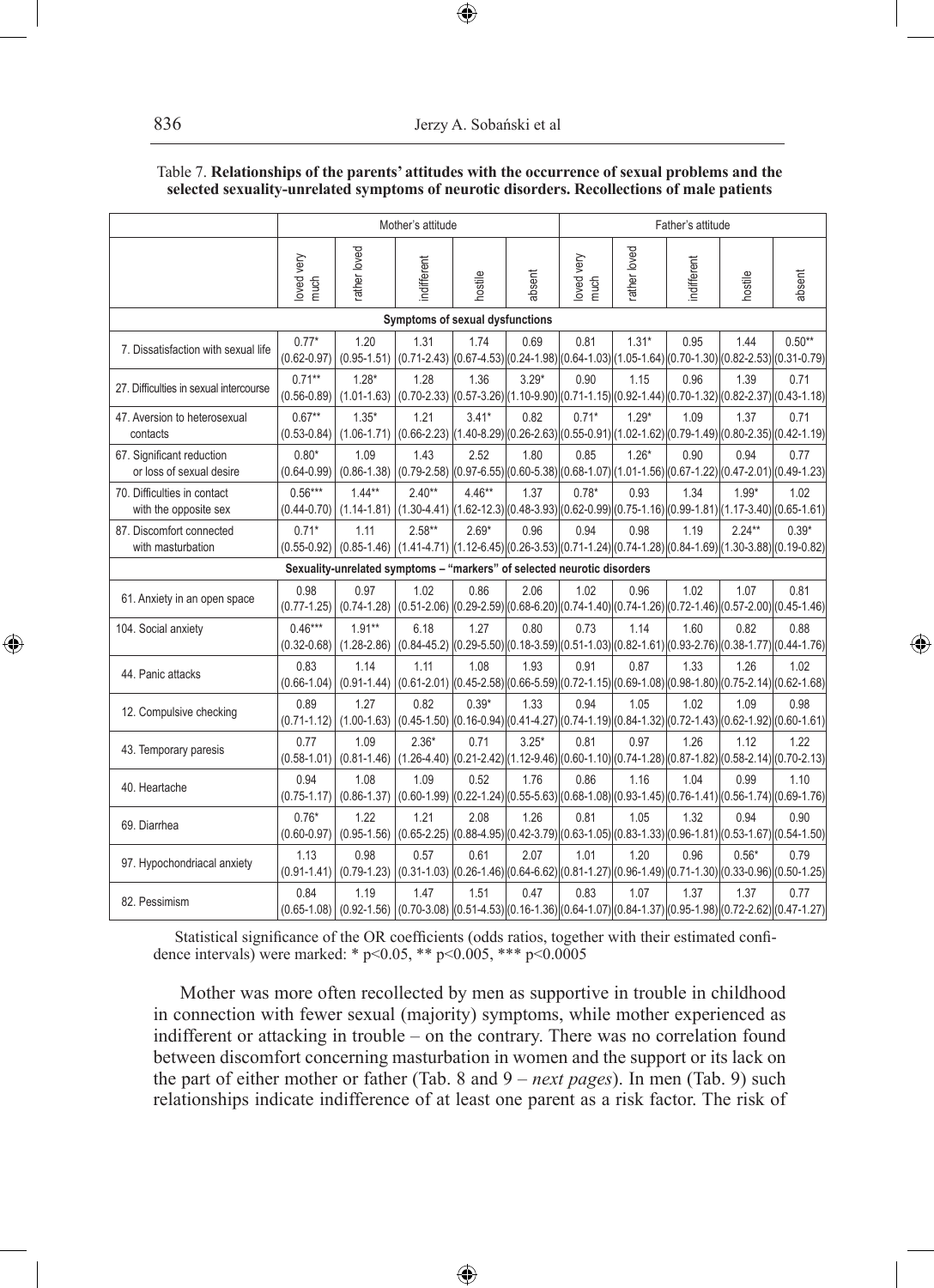$\bigoplus$ 

⊕

occurrence of few sexuality-unrelated symptoms was significantly associated in men with memories of being attacked in trouble situations (patients) in childhood or adolescence while these connections were different depending on the gender of the parent "attacker": on the part of mother with pain in the heart area and social anxiety, on the part of father with panic attacks. Recollection of attacking father or mother was associated with the risk of diarrhea.

|                                                                         |                             | During the female patient troubles<br>in childhood, the mother |                         | During the female patient troubles<br>in childhood, the father |                         |                              |
|-------------------------------------------------------------------------|-----------------------------|----------------------------------------------------------------|-------------------------|----------------------------------------------------------------|-------------------------|------------------------------|
|                                                                         | supported                   | was indifferent attacked                                       |                         | supported                                                      | was indifferent         | attacked                     |
|                                                                         |                             | Symptoms of sexual dysfunctions                                |                         |                                                                |                         |                              |
| 7. Dissatisfaction with sexual life                                     | $0.64***$                   | $1.40**$                                                       | $1.34**$                | $0.74***$                                                      | 1.02                    | $1.50***$                    |
|                                                                         | $(0.55 - 0.75)$             | $(1.14 - 1.73)$                                                | $(1.12 - 1.61)$         | $(0.63 - 0.87)$                                                | $(0.86 - 1.21)$         | $(1.22 - 1.85)$              |
| 27. Difficulties in sexual intercourse                                  | $0.72***$                   | $1.28*$                                                        | 1.20                    | $0.82*$                                                        | 1.04                    | 1.24                         |
|                                                                         | $(0.60 - 0.86)$             | $(1.02 - 1.61)$                                                | $(0.98 - 1.47)$         | $(0.68 - 0.99)$                                                | $(0.85 - 1.27)$         | $(0.99 - 1.55)$              |
| 47. Aversion to heterosexual contacts                                   | $0.69***$                   | 1.18                                                           | $1.40***$               | $0.69***$                                                      | 1.16                    | $1.41***$                    |
|                                                                         | $(0.59 - 0.81)$             | $(0.96 - 1.45)$                                                | $(1.17 - 1.68)$         | $(0.59 - 0.81)$                                                | $(0.98 - 1.37)$         | $(1.15 - 1.72)$              |
| 67. Significant reduction or loss of sexual desire                      | $0.74***$                   | $1.26*$                                                        | $1.26*$                 | $0.81*$                                                        | 1.03                    | $1.34*$                      |
|                                                                         | $(0.63 - 0.87)$             | $(1.03 - 1.56)$                                                | $(1.05 - 1.51)$         | $(0.69 - 0.95)$                                                | $(0.84 - 1.22)$         | $(1.09 - 1.64)$              |
| 70. Difficulties in contact with the opposite sex                       | $0.72***$                   | $1.39**$                                                       | 1.19                    | $0.71***$                                                      | 1.18                    | $1.38**$                     |
|                                                                         | $(0.61 - 0.84)$             | $(1.13 - 1.71)$                                                | $(0.99 - 1.42)$         | $(0.61 - 0.84)$                                                | $(1.00-1.40)$           | $(1.13 - 1.69)$              |
| 87. Discomfort connected with masturbation                              | 0.87<br>$(0.67 - 1.12)$     | 1.05<br>$(0.87 - 1.39)$                                        | 1.16                    | 0.93<br>$(0.87 - 1.56)$ $(0.71 - 1.21)$                        | 0.90<br>$(0.67 - 1.19)$ | 1.31<br>$(0.96 - 1.80)$      |
| Sexuality-unrelated symptoms - "markers" of selected neurotic disorders |                             |                                                                |                         |                                                                |                         |                              |
| 61. Anxiety in an open space                                            | $0.81*$<br>$(0.68 - 0.97)$  | $1.29*$<br>$(1.03 - 1.61)$                                     | 1.09                    | 0.88<br>$(0.89-1.33)$ $(0.74-1.06)$                            | 1.00<br>$(0.98 - 1.02)$ | 1.15<br>$(0.92 - 1.43)$      |
| 104. Social anxiety                                                     | 0.80                        | 1.20                                                           | 1.17                    | 0.80                                                           | 1.08                    | 1.32                         |
|                                                                         | $(0.61 - 1.06)$             | $(0.82 - 1.76)$                                                | $(0.85 - 1.62)$         | $(0.61 - 1.05)$                                                | $(0.81 - 1.44)$         | $(0.91 - 1.93)$              |
| 44. Panic attacks                                                       | $0.81**$<br>$(0.69 - 0.94)$ |                                                                | 1.05<br>$(0.87 - 1.25)$ | 0.98<br>$(0.83 - 1.12)$                                        | 1.02<br>$(0.86 - 1.21)$ | 1.16<br>$(0.95 - 1.42)$      |
| 12. Compulsive checking                                                 | 0.90                        | 1.20                                                           | 1.02                    | 0.97                                                           | 0.85                    | 1.15                         |
|                                                                         | $(0.76 - 1.06)$             | $(0.96 - 1.50)$                                                | $(0.86 - 1.21)$         | $(0.82 - 1.15)$                                                | $(0.71 - 1.01)$         | $(0.93 - 1.43)$              |
| 43. Temporary paresis                                                   | 0.91                        | 1.12                                                           | 1.06                    | 1.06                                                           | 0.92                    | 1.04                         |
|                                                                         | $(0.76 - 1.09)$             | $(0.89 - 1.42)$                                                | $(0.86 - 1.31)$         | $(0.88 - 1.27)$                                                | $(0.75 - 1.12)$         | $(0.83 - 1.31)$              |
| 40. Heartache                                                           | 0.94                        | 1.09                                                           | 0.99                    | 0.98                                                           | 0.97                    | 1.10                         |
|                                                                         | $(0.80 - 1.12)$             | $(0.88 - 1.35)$                                                | $(0.80 - 1.23)$         | $(0.80 - 1.20)$                                                | $(0.81 - 1.15)$         | $(0.89 - 1.36)$              |
| 69. Diarrhea                                                            | $0.87$ p < $0.1$            | 1.05                                                           | 1.19                    | 0.96                                                           | 1.01                    | 1.05                         |
|                                                                         | $(0.73 - 1.03)$             | $(0.85 - 1.31)$                                                | $(0.99 - 1.45)$         | $(0.82 - 1.14)$                                                | $(0.88 - 1.15)$         | $(0.84 - 1.31)$              |
| 97. Hypochondriacal anxiety                                             | 0.99                        | 1.20                                                           | 0.90                    | $1.19*$                                                        | 0.93                    | 0.88                         |
|                                                                         | $(0.87 - 1.12)$             | $(0.98 - 1.48)$                                                | $(0.75 - 1.08)$         | $(1.02 - 1.40)$                                                | $(0.79 - 1.10)$         | $(0.72 - 1.08)$              |
| 82. Pessimism                                                           | 0.89<br>$(0.73 - 1.09)$     | 0.90<br>$(0.69 - 1.16)$                                        | 1.23                    | 0.86<br>$(0.97 - 1.57)$ $(0.70 - 1.05)$                        | 0.97<br>$(0.80 - 1.18)$ | $1.55***$<br>$(1.16 - 2.06)$ |

◈

### Table 8. **Relationships of the parents' reactions to the troubles of female patients in childhood with the occurrence of sexual problems and the selected sexuality-unrelated symptoms of neurotic disorders**

Statistical significance of the OR coefficients (odds ratios, together with their estimated confidence intervals) were marked: \* p<0.05, \*\* p<0.005, \*\*\* p<0.0005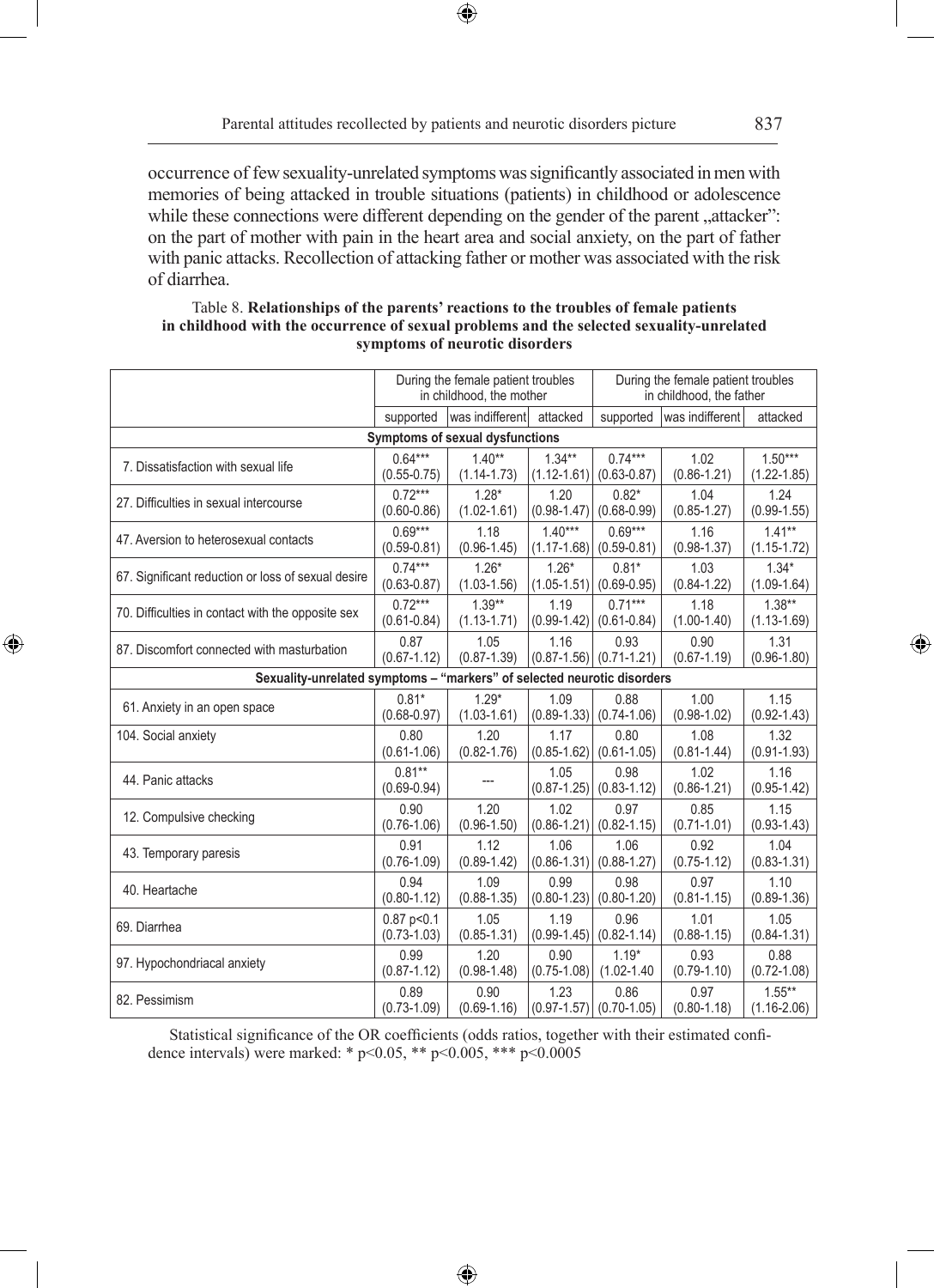### Table 9. **Relationship of the parents' reactions to the troubles of male patients in childhood with the occurrence of sexual problems and the selected sexuality-unrelated symptoms of neurotic disorders**

 $\bigoplus$ 

|                                                                         | During the male patient troubles<br>in childhood, the mother |                                 |                 | During the male patient troubles<br>in childhood, the father |                 |                 |  |
|-------------------------------------------------------------------------|--------------------------------------------------------------|---------------------------------|-----------------|--------------------------------------------------------------|-----------------|-----------------|--|
|                                                                         | supported was indifferent attacked                           |                                 |                 | supported                                                    | was indifferent | attacked        |  |
|                                                                         |                                                              | Symptoms of sexual dysfunctions |                 |                                                              |                 |                 |  |
| 7. Dissatisfaction with sexual life                                     | $0.70**$                                                     | 1.41                            | 1.32            | 0.85                                                         | 1.08            | $1.35*$         |  |
|                                                                         | $(0.55 - 0.89)$                                              | $(0.99 - 2.01)$                 | $(0.99 - 1.76)$ | $(0.68 - 1.06)$                                              | $(0.84 - 1.37)$ | $(1.04 - 1.76)$ |  |
| 27. Difficulties in sexual intercourse                                  | $0.79*$                                                      | 1.36                            | 1.02            | 0.84                                                         | 1.04            | 1.27            |  |
|                                                                         | $(0.62 - 1.00)$                                              | $(0.97 - 1.91)$                 | $(0.77 - 1.34)$ | $(0.67 - 1.06)$                                              | $(0.82 - 1.32)$ | $(0.98 - 1.65)$ |  |
| 47. Aversion to heterosexual                                            | $0.63***$                                                    | $1.78**$                        | 1.24            | $0.70**$                                                     | $1.31*$         | 1.19            |  |
| contacts                                                                | $(0.49 - 0.80)$                                              | $(1.27 - 2.49)$                 | $(0.93 - 1.66)$ | $(0.55 - 0.88)$                                              | $(1.02 - 1.68)$ | $(0.91 - 1.55)$ |  |
| 67. Significant reduction or loss                                       | 0.80                                                         | 1.16                            | 1.17            | 0.83                                                         | 1.06            | 1.21            |  |
| of sexual desire                                                        | $(0.63 - 1.00)$                                              | $(0.83 - 1.63)$                 | $(0.89 - 1.55)$ | $(0.67 - 1.04)$                                              | $(0.84 - 1.34)$ | $(0.94 - 1.57)$ |  |
| 70. Difficulties in contact                                             | $0.66***$                                                    | $1.72**$                        | 1.18            | 0.82                                                         | 1.21            | 1.01            |  |
| with the opposite sex                                                   | $(0.53 - 0.83)$                                              | $(1.23 - 2.40)$                 | $(0.90 - 1.56)$ | $(0.65 - 1.02)$                                              | $(0.95 - 1.53)$ | $(0.74 - 1.38)$ |  |
| 87. Discomfort connected                                                | $0.65**$                                                     | $1.54*$                         | 1.31            | 0.83                                                         | $1.43*$         | 1.10            |  |
| with masturbation                                                       | $(0.50 - 0.86)$                                              | $(1.06 - 2.24)$                 | $(0.95 - 1.81)$ | $(0.64 - 1.09)$                                              | $(1.09 - 1.88)$ | $(0.81 - 1.48)$ |  |
| Sexuality-unrelated symptoms - "markers" of selected neurotic disorders |                                                              |                                 |                 |                                                              |                 |                 |  |
| 61. Anxiety in an open space                                            | 0.99                                                         | 1.11                            | 0.93            | 1.05                                                         | 0.83            | 1.28            |  |
|                                                                         | $(0.63 - 1.57)$                                              | $(0.74 - 1.65)$                 | $(0.66 - 1.31)$ | $(0.81 - 1.38)$                                              | $(0.62 - 1.11)$ | $(0.95 - 1.72)$ |  |
| 104. Social anxiety                                                     | $0.60*$                                                      | 1.29                            | $1.72*$         | 0.75                                                         | 1.12            | 1.30            |  |
|                                                                         | $(0.40 - 0.88)$                                              | $(0.74 - 2.27)$                 | $(1.04 - 2.83)$ | $(0.53 - 1.04)$                                              | $(0.77 - 1.64)$ | $(0.86 - 1.98)$ |  |
| 44. Panic attacks                                                       | $0.78*$                                                      | $1.49*$                         | 1.03            | $0.59***$                                                    | 1.19            | $1.55***$       |  |
|                                                                         | $(0.62 - 0.98)$                                              | $(1.06 - 2.08)$                 | $(0.78 - 1.36)$ | $(0.47 - 0.74)$                                              | $(0.94 - 1.51)$ | $(1.20 - 2.00)$ |  |
| 12. Compulsive checking                                                 | 0.90                                                         | 1.05                            | 1.09            | 0.88                                                         | 0.98            | 1.28            |  |
|                                                                         | $(0.71 - 1.15)$                                              | $(0.74 - 1.48)$                 | $(0.81 - 1.46)$ | $(0.70 - 1.10)$                                              | $(0.90 - 1.21)$ | $(0.97 - 1.68)$ |  |
| 43. Temporary paresis                                                   | $0.67*$                                                      | $1.60*$                         | 1.19            | 0.88                                                         | 0.92            | 1.22            |  |
|                                                                         | $(0.51 - 0.89)$                                              | $(1.09 - 2.36)$                 | $(0.84 - 1.67)$ | $(0.66 - 1.16)$                                              | $(0.68 - 1.25)$ | $(0.89 - 1.67)$ |  |
| 40. Heartache                                                           | 0.80                                                         | 0.99                            | $1.34*$         | 0.84                                                         | 1.03            | 1.19            |  |
|                                                                         | $(0.63 - 1.02)$                                              | $(0.71 - 1.37)$                 | $(1.00 - 1.78)$ | $(0.67 - 1.05)$                                              | $(0.81 - 1.31)$ | $(0.91 - 1.54)$ |  |
| 69. Diarrhea                                                            | $0.70**$                                                     | 1.38                            | $1.34*$         | 0.79                                                         | 0.99            | $1.57**$        |  |
|                                                                         | $(0.55 - 0.90)$                                              | $(0.97 - 1.95)$                 | $(1.00 - 1.79)$ | $(0.62 - 1.00)$                                              | $(0.88 - 1.27)$ | $(1.20 - 2.04)$ |  |
| 97. Hypochondriacal anxiety                                             | 1.14                                                         | 0.94                            | 0.81            | 1.06                                                         | 1.04            | 0.93            |  |
|                                                                         | $(0.91 - 1.44)$                                              | $(0.67 - 1.31)$                 | $(0.61 - 1.07)$ | $(0.85 - 1.31)$                                              | $(0.82 - 1.33)$ | $(0.72 - 1.20)$ |  |
| 82. Pessimism                                                           | 0.82                                                         | 1.27                            | 1.21            | $0.69**$                                                     | $1.39*$         | 1.33            |  |
|                                                                         | $(0.63 - 1.07)$                                              | $(0.85 - 1.88)$                 | $(0.87 - 1.67)$ | $(0.54 - 0.88)$                                              | $(1.05 - 1.84)$ | $(0.98 - 1.80)$ |  |

 $\bigoplus$ 

Statistical significance of the OR coefficients (odds ratios, together with their estimated confidence intervals) were marked: \* p<0.05, \*\* p<0.005, \*\*\* p<0.0005

The final result of the analysis (shown in Tab. 10 below) is the link of the Symptom Checklist KO "O" result, accounting for the information about the global intensity of all the symptoms included in it, with the recollected parents' attitudes .

 $\bigoplus$ 

 $\bigoplus$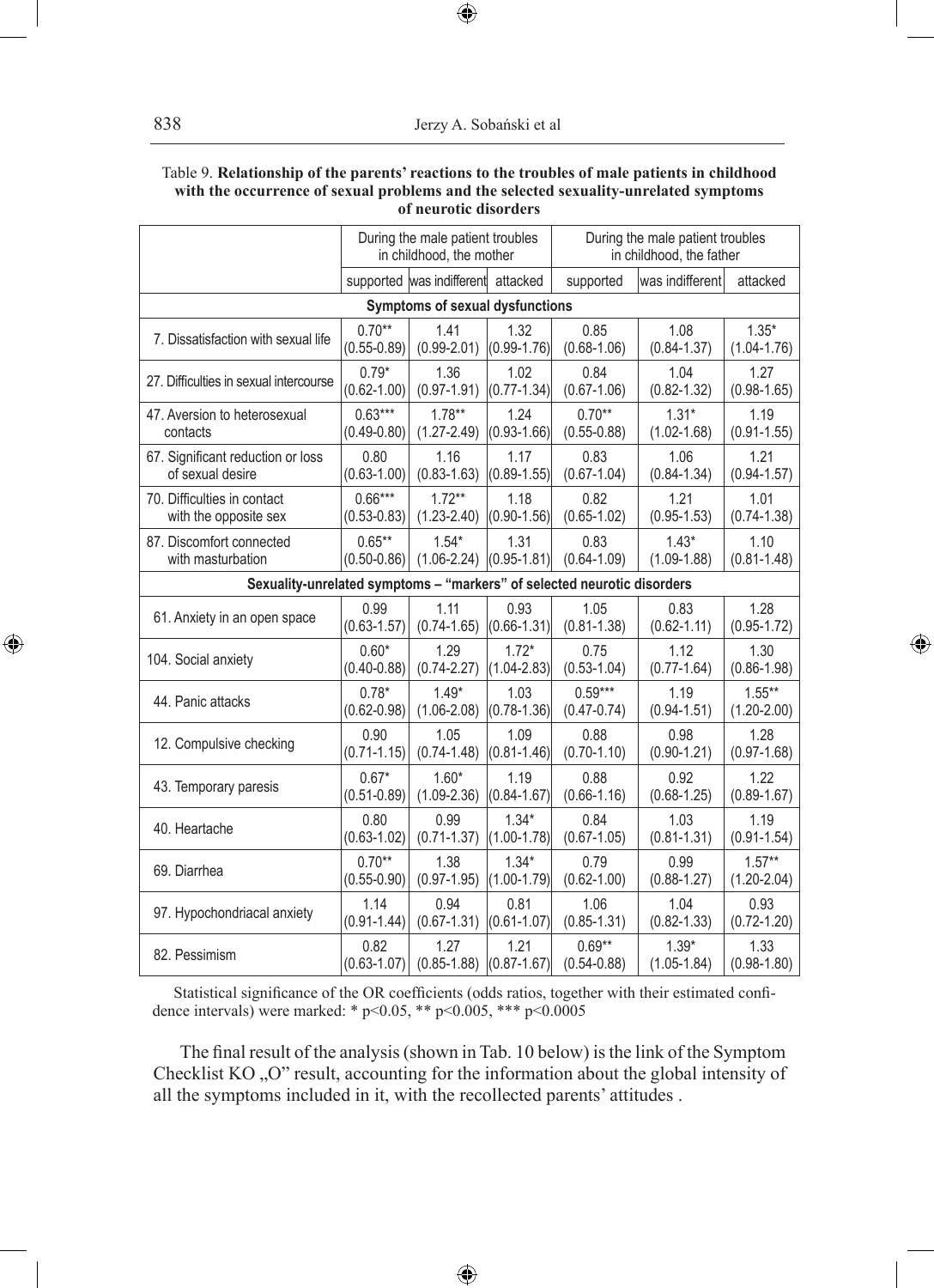$\bigoplus$ 

Among all comparisons contained in Table 10 (below), it turned out that significantly lower global symptom levels (OWK) were found in groups of persons recollecting parents more as loving very much than hostile or indifferent, and as helpful and supportive rather than indifferent or attacking in trouble.

|                                             | n    | Mean±SD       | Median<br>and quartiles | <b>ANOVA</b><br>Kruskal-Wallis<br>main effect | post hoc<br>tests  |
|---------------------------------------------|------|---------------|-------------------------|-----------------------------------------------|--------------------|
| Mother's attitude recollected by females    |      |               |                         |                                               |                    |
| Loved very much                             | 1195 | $371 \pm 152$ | 359 (257; 470)          |                                               | 000                |
| Rather loved                                | 963  | $400 + 150$   | 393 (295; 497)          | p<0.0001                                      | 10 p<0.0001        |
| Indifferent                                 | 259  | $428 + 154$   | 424 (312; 538)          |                                               | 2 p<0.0001         |
| Hostile                                     | 132  | $435 \pm 142$ | 421 (317; 527)          |                                               | 3 p<0.0001         |
| Absent                                      | 22   | $428 + 182$   | 390 (340; 539)          |                                               |                    |
| Mother's attitude recollected by males      |      |               |                         |                                               |                    |
| Loved very much                             | 827  | $335 \pm 155$ | 318 (224; 435)          |                                               | $\odot$ $\odot$    |
| Rather loved                                | 432  | $357 + 142$   | 348 (264; 458)          |                                               | 1 p<0.05           |
| Indifferent                                 | 46   | $391 \pm 149$ | 385 (265; 505)          | p<0.0005                                      |                    |
| Hostile                                     | 21   | $437 + 122$   | 455 (363; 521)          |                                               | 2 p<0.01           |
| Absent                                      | 14   | 399±190       | 384 (280; 534)          |                                               |                    |
| Father's attitude recollected by females    |      |               |                         |                                               |                    |
| Loved very much                             | 947  | $378 + 154$   | 372 (264; 478)          | p<0.0005                                      | 0 <sup>2</sup>     |
| Rather loved                                | 945  | $391 \pm 154$ | 378 (277; 498)          |                                               |                    |
| Indifferent                                 | 381  | 409±149       | 395 (311; 507)          |                                               | <b>10p&lt;0.05</b> |
| Hostile                                     | 147  | $432 + 144$   | 433 (326; 526)          |                                               | 2 p<0.0005         |
| Absent                                      | 152  | 386±144       | 380 (285; 473)          |                                               |                    |
| Father's attitudes recollected by males     |      |               |                         |                                               |                    |
| Loved very much                             | 426  | 329±154       | 313 (224; 423)          |                                               | $\circled{0}$      |
| Rather loved                                | 576  | $347 + 147$   | 332 (244; 454)          | p<0.001                                       |                    |
| Indifferent                                 | 198  | $378 + 148$   | 369 (280; 488)          |                                               | 1 p<0.0005         |
| Hostile                                     | 58   | 370±154       | 344 (273; 484)          |                                               |                    |
| Absent                                      | 77   | 335±167       | 328 (223; 415)          |                                               |                    |
| Support from mothers recollected by females |      |               |                         |                                               |                    |
| Helped                                      | 1455 | 370±149       | 359 (259; 467)          |                                               | 00                 |
| Indifferent                                 | 436  | 418±159       | 400 (306; 532)          | p<0.0001                                      | Dp<0.0001          |
| Attacked                                    | 634  | $419 \pm 147$ | 416 (311; 515)          |                                               | 2 p<0.0001         |
| Absent                                      | 35   | 426±157       | 404 (333; 539)          |                                               |                    |

 $\bigoplus$ 

# Table 10. **Relationship of Global Symptom Levels (OWK) with the recollected by the patients attitudes of parents**

*table continued on next page*

 $\bigoplus$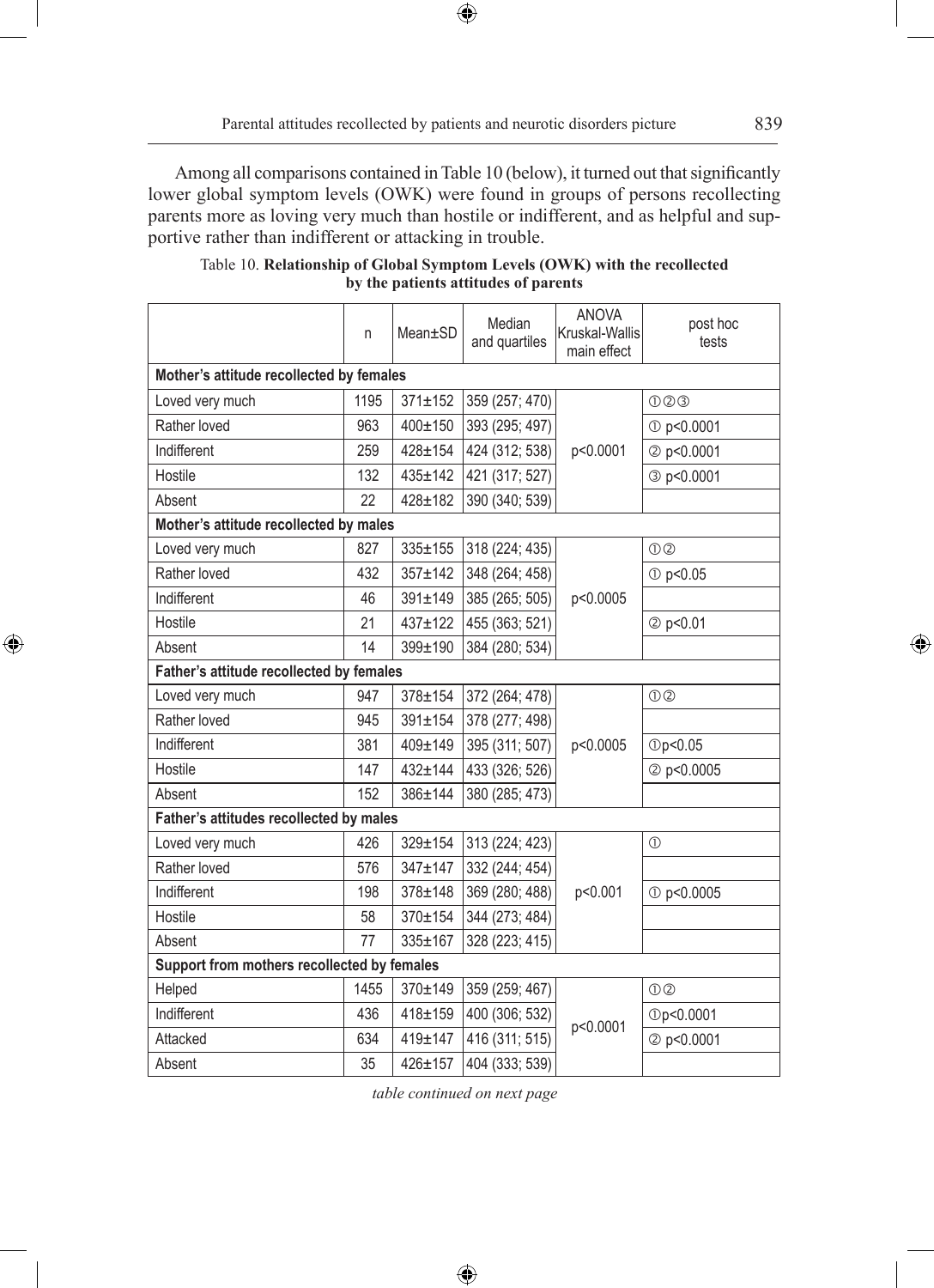| Support from mothers recollected by males   |      |               |                |          |                       |  |
|---------------------------------------------|------|---------------|----------------|----------|-----------------------|--|
| Helped                                      | 918  | $331 \pm 152$ | 317 (224; 435) |          | $①$ ②                 |  |
| Indifferent                                 | 157  | $381 \pm 142$ | 369 (283; 479) | p<0.0001 | $O$ p<0.0005          |  |
| Attacked                                    | 245  | $375 \pm 149$ | 365 (276; 466) |          | 2 p<0.0005            |  |
| Absent                                      | 20   | $398 \pm 165$ | 366 (294; 519) |          |                       |  |
| Support from fathers recollected by females |      |               |                |          |                       |  |
| Helped                                      | 1018 | $373 \pm 156$ | 363 (256; 478) | p<0.0001 | 0 <sup>2</sup>        |  |
| Indifferent                                 | 817  | $397 \pm 148$ | 384 (284; 492) |          | $\circled{0}$ p<0.05  |  |
| Attacked                                    | 469  | $419 \pm 153$ | 407 (306; 523) |          | 2 p<0.0001            |  |
| Absent                                      | 238  | $396 \pm 147$ | 391 (294; 488) |          |                       |  |
| Support from fathers recollected by males   |      |               |                |          |                       |  |
| Helped                                      | 529  | $320 \pm 147$ | 308 (216; 413) |          | O(2)                  |  |
| Indifferent                                 | 386  | $355 + 149$   | 345 (254; 447) | p<0.0001 | $\circled{1}$ p<0.005 |  |
| Attacked                                    | 308  | $384 \pm 154$ | 377 (268; 492) |          | 2 p<0.0001, 3 <0.05   |  |
| Absent                                      | 108  | $338 \pm 158$ | 324 (230; 451) |          | $\circled{3}$         |  |

 $OQQ$  was marked statistical significance of post hoc test for pairwise comparisons

### **Discussion**

The discussed analyses were performed separately for men and women, because of numerous evidences of sex-related differences in experiencing and/or reporting symptoms, resulting in, among others, setting different cut-off point values for global symptom level index [60].

◈

For both women and men smaller risk of occurrence of majority of sexual dysfunctions and some "sexuality-unrelated" symptoms was associated with a feeling of being loving very much by the mother, and to a lesser extent, by father. Different relationship in the group of symptoms and sexual problems – and more specifically the lack of it – was found only in women for the symptom of discomfort connected with masturbation as well as pains and other genital dysfunctions. In addition, experiencing mother as hostile towards the patient was associated in men with the presence of many sexual problems. Slightly more similar in women and men was the link of the feeling of incomplete to some extent mother's love ("rather loved"). In men strong correlation of the symptom 'difficulty in contacts with the opposite sex' with the perceived deficit of love from mother was indicated.

Limitation of the obtained results can be the method of assessing the parents attitudes on the basis of entirely subjective recollections of adult patients reported in period of mental crisis – applying for psychotherapy treatment. In view of the common beliefs about the "toxicity" of relationship with parents, it can be a source of artifacts. On the other hand, such are almost all data derived from patient's provided interview. Furthermore, the current conflict experiencing may interfere with the memories of similar problems as pointed out by Peter and colleagues [63] in relation to the retrospective

♠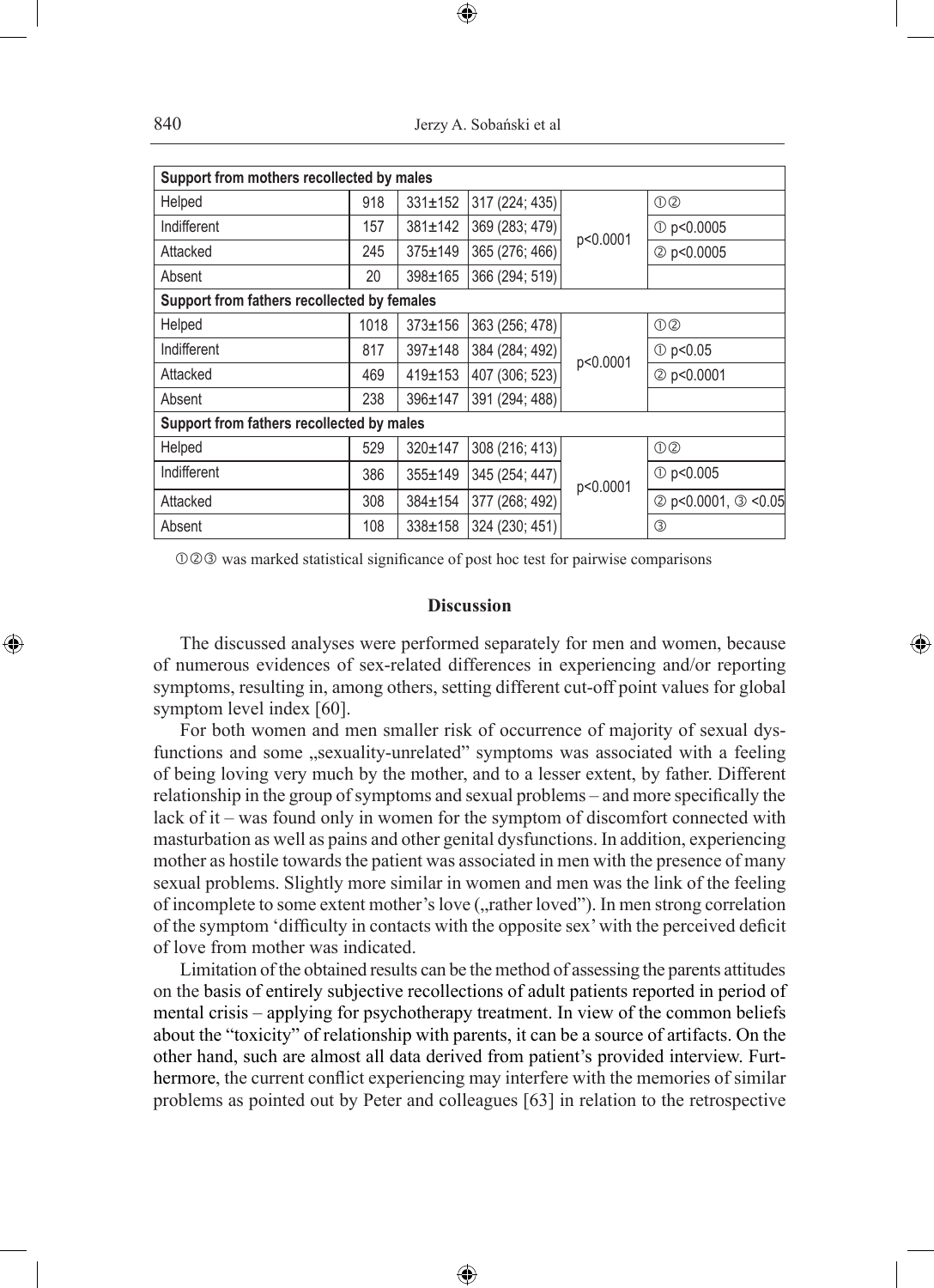measurement of childhood separation anxiety – disrupted by situations of separations in adulthood. Similar concerns were also expressed by Dube et al [64] in relation to the difficulties with determining cause and effect relationships based on retrospective data. On the other hand, many authors emphasize the relevance and objectivity of memories concerning parents [46], and even the greater importance of the subjective beliefs of the patients about the reality rather than of the attempts of its objectification (at least for non-psychotic disorder where the verification of reality is the basis for diagnosis including, inter alia, the productive symptoms ). Numerous reports in the literature also indicate the importance of parents' attitudes recollected and evaluated by adult patients, and emphasize their relationship to psychopathological picture [25].

Another limitation of conclusions is inaccessibility of control group – resulting from retrospective aspect of our research, based, among others, on broad biographical interview (Life Inventory), not administered in those decades neither in control nor comparative groups. Also diagnostic labels approximated only (because of re-translation into main ICD-10 codes) made the analyses of disorder's influence on the connections researched impossible.

Another possible limitation of validity of conclusions may be time distribution of data acquisition over 20 years, e.g. considering culture transformation and other reasons of neurotic disorders' symptom reporting frequencies [65, 66]. An attempt to analyze relevant connections between symptoms and parental attitudes in time-related subgroups, evaluated before and after 1990 year, showed that some results are partly consistent with results commented for total group, and partly not verifiable statistically, probably because of approximately twice smaller numbers of subgroups.

Attitudes of parents were often evaluated using tools much more complicated than the fragment of the Life Inventory, such as the *Parental Bonding Instrument* [46, 47], or the *Childhood Trauma Questionnaire*, or *Trauma History Questionnaire* [5, 6, 13, 17] or *Verbal Abuse Questionnaire* [14] and EMBU questionnaire [44].

◈

The results of this study, though obtained through much simpler method (it seems to be one of its merits), confirm first of all, the essential meaning of the relationships with parents for the proper conduct of psychosexual development (and vice versa, its disturbances associated with the appearance of symptoms), as well as the special importance of a good relationship with mother (understood as memory of unambiguous love and of providing support and understanding in trouble), and smaller though significant - relationship with father. Another explanation for "inherited risk" of various dysfunctions can be that the disorders manifested by the parents are partially "trained" by patients, especially from mother, as shown by the risk factors for instance for somatization disorders (OR=16.0 if the children suffered from functional abdominal pain), although these relationships are often not "precise" (among the above mentioned mothers more frequent than in the control group were also other problems such as anxiety and depression OR=6.1) [67].

Due to, inter alia, the properties of the material derived from retrospective analyzes, doubts concerning the various subjective meaning of the content of variables can never be unequivocally resolved. Similar objections exchanged Kendler et al [68] in relation to the interview of the patient (as dependent from the accuracy of self-observation), not always objective interview from the family members, or data about its history.

⊕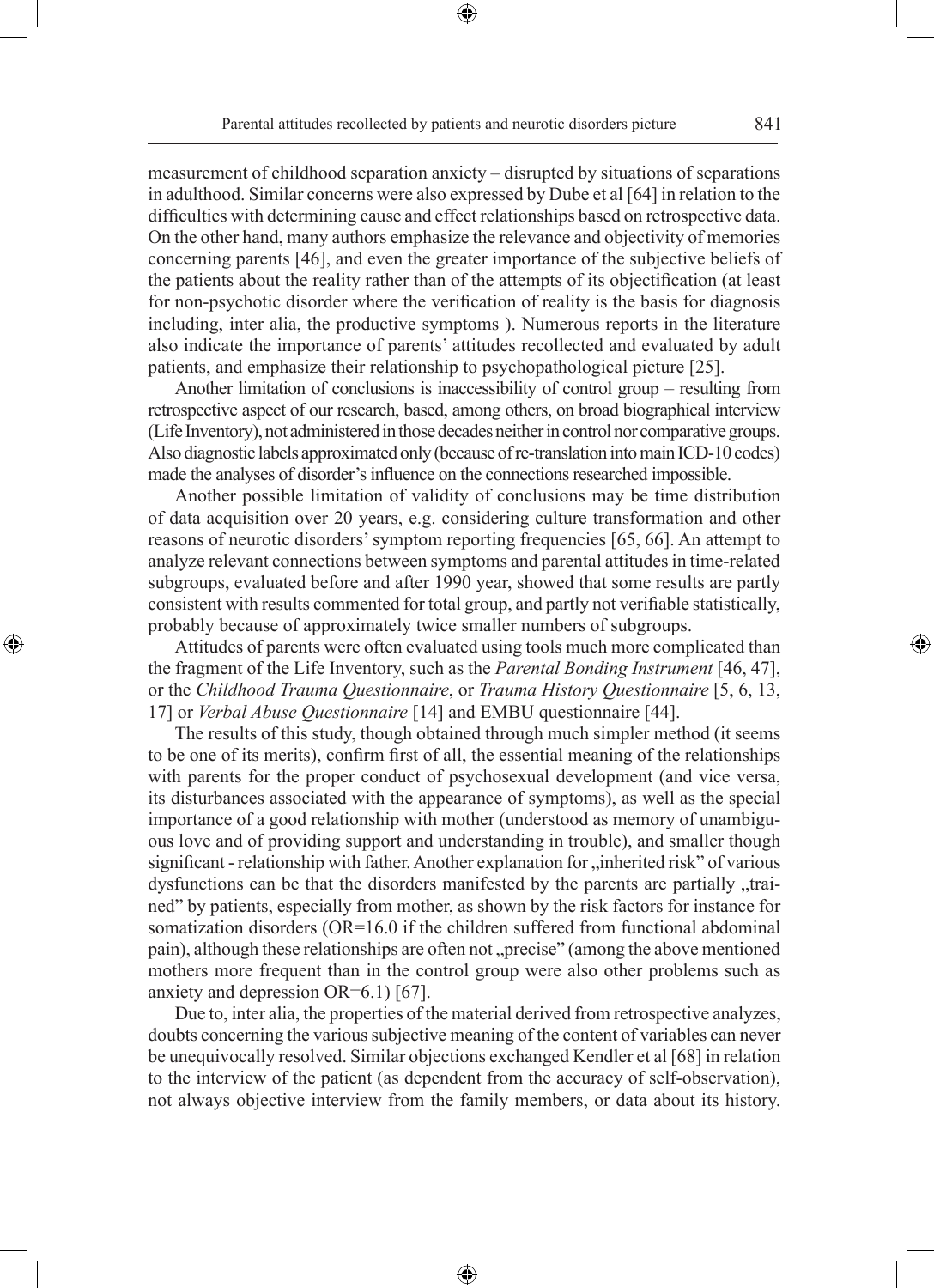At the same time, however, Rogers [69] considers information from genogram to be reliable data to the analyzes of risk of occurrence of disorders.

⊕

Bandelow et al [30], using a retrospective life inventory of a similarly wide range of questions about traumatic events in childhood, parental attitudes, the occurrence of mental disorders in the family, etc. received confirmation (in the group of 115 patients) of higher incidence of: the death of father, separation from parents, childhood illness, parental alcohol abuse, domestic violence, sexual abuses in patients with panic disorder. They also described the parents of patients recollected as providing less support, care and attention - which was also confirmed in this study.

Deficit a good relationship with father (or such intra-psychic representation of father) seems to be much less frequently associated, in the males group, with the occurrence of the analyzed problems, "sexuality-unrelated" symptoms.

As particularly interesting should be considered the very explicit link between symptom 'difficulty in contacts with the opposite sex' – in the group of men – with the perceived shortage of love from mother, according to data from the literature and clinical practice.

The results of this study are consistent with reports suggesting link between a number of factors of poorer quality of relationships with parents with traumas in childhood (e.g., sexual abuse), which is consistent with theories about multifactorial etiology [50]. Also the disagreement between teenager and parents (interacting through internalization disorder) is considered to be the risk factor for anxiety disorders [70].

The results of studies with the use of multidimensional questionnaires of post-traumatic reactions, such as the Trauma Symptom Checklist, suggest sexualization of neutral in content (non-sexual but physically threatening) early childhood traumas. This suggests overestimation of the sexual abuses scale results, with exclusion of such experiences [71].

◈

Although Harlow [19] indicated a very strong (and statistically significant) relationship of vulvodynia with deficiency of support in childhood (OR=2.6), and even stronger with frequent physical (OR=4.1), or sexual (OR=6.5) abuse by the closest relative (physical OR=3.6 or sexual OR=4.4), probably for less "sexual" or "less traumatic" life circumstances, such as the perceived attitude of the parents, different results (i.e. weaker connections) may be expected

Although results of this study are partially confirmation of relationships clinically observed and described in the literature, they do seem to be important because of the large studied group as well as, still rarely encountered in Polish literature, analysis of occurrence of sexuality-related symptoms.

### **Conclusions**

- 1. Attitudes of parents recollected by patients in adulthood are associated with the occurrence of symptoms – especially in the field of sexuality, as well as with some of the selected symptoms of neurotic disorders from other areas.
- 2. Probably dysfunctional relationships with parents experiencing their care as incomplete ("rather loved"), lack of support from them, indifference in trouble, or even hostility (attacking), were associated with a significantly higher global symptom levels (OWK) as well as with incidence of most of the analyzed sexual problems.

⊕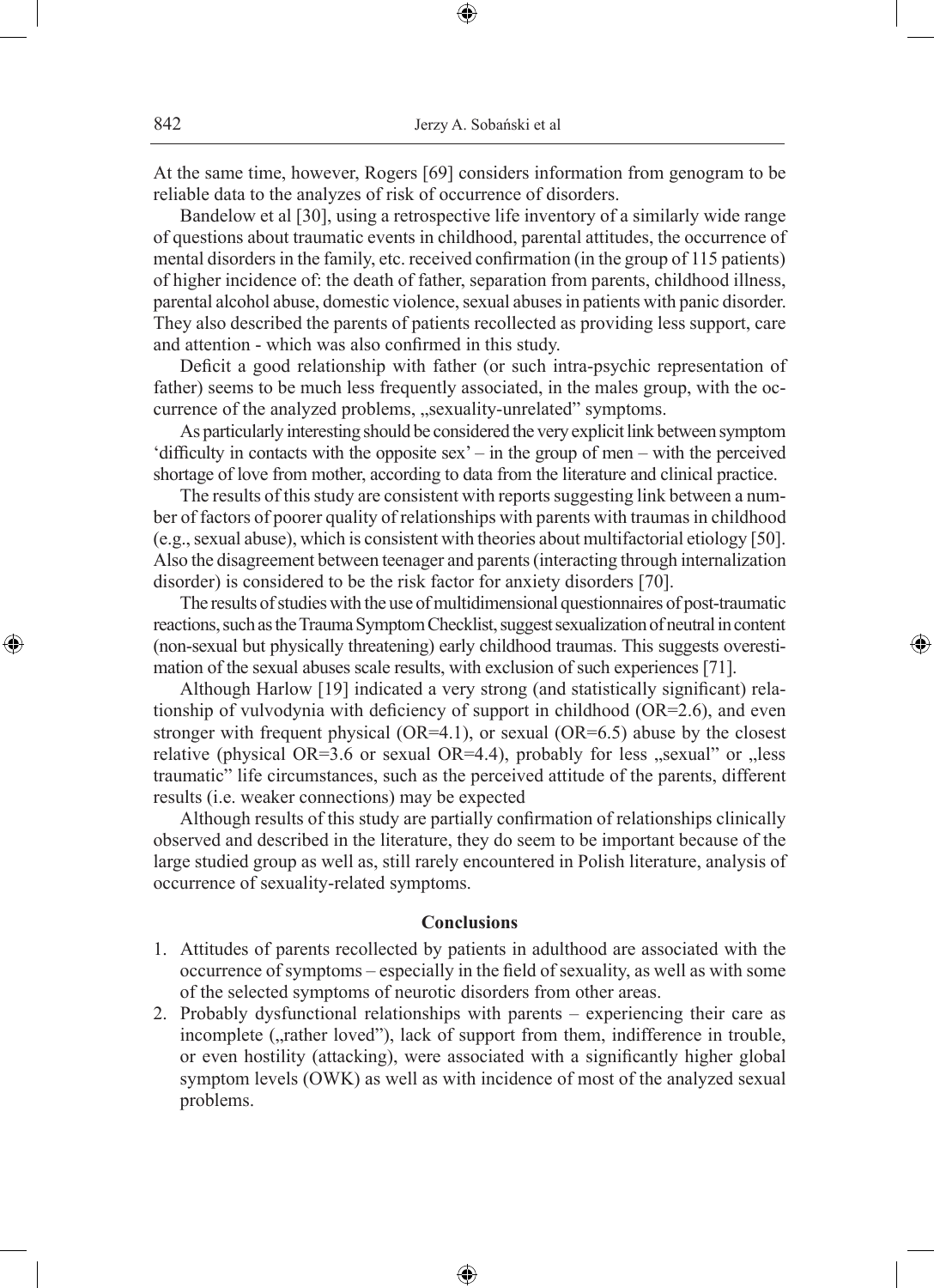Parental attitudes recollected by patients and neurotic disorders picture 843

- 3 Significantly lower values of global symptom levels (OWK) were found in groups of people recollecting parents as very loving than hostile or indifferent, and as helpful and supportive rather than indifferent or attacking in trouble.
- 4 In this study, based on retrospective material and concerning only patients, it was not possible to obtain information on similar relationships or their lack in the non -clinical population, which should be the subject of further research.
- 5 This study emphasizes the need to disclose and reduce the damage caused by dysfunctional relationships with parents and the need to prevent them by shaping the desired parental attitudes favorable to the future functioning of children.

### **Запомненные поведения родителей пациентов и картина невротических нарушений – симптомы, связанные и не связанные с сексуальностью**

#### **Содержание**

**Задание**. Оценка риска, связанного с неоптимальными чертами картины родителей в воспиминаниях пациента из периода его детства и юношества, относящаяся к симптомам сексуальности и иных невпротических нарушений.

**Метод**. Сосуществование воспоминаний относящихся к поведениям родителей пациента и актульных симптомов были оценены при помощи глоссрий  $KO, O$ , а также анамнестических анкет, заполняемых перед лечением в Дневном отделении неврозов.

**Результаты**. В анкетных, полученных от 2582 женщин и 1347 мужчин, леченных в 1980–2002 годах отмечена значительное число данных о негативных типах поведения родителей: чувство отсутствия любви родителей, равнодушие или по-просту отверженность. Анализы регрессии показали статистичкски существенные связи между анализированными поведениями родителей и симптомами, как нп. нежелание мужчин к сексуальным контактам во взрослом возрасте, которое сосуществовала (OP = 3,4I) с оценкой поведения матери вражески настроенной к ребенку в детстве. Такое же поведение и связь была меньшей (OP = 1,64), однако оставались существенными. Также отсутствие матери в детстве связывалась с большим риском нарушений течения отношений между ними (нарушениями эррекции или болью) у женщин (ОР  $= 2,43$ ) и мужчин (OP = 3,29). Иные анализированные симптомы – "не сексуальные" также, хотя слабее и реже, связывались с неоптимальными картинами родителя, нп. пессимизм у женщин с оценкой матери как враждебной личности (ОР = 1,97). Более высокое общее утяжеление симптомов связывалось с неоптимальными поведениями родителей.

◈

**Выводы**. Тип запомненных пациентами поведений родителей связывется с более частым появлением симптомов в области сексуальности так иных симптомов невротических нарушений, как и более высоким общим утяжелением болезненных ощущений. Полученные результаты указывают на значение отягчающих жизненных ситуаций в формировании психопатологической картины и требует последующих наблюдений над более точными аспектамии взаимоотношений детей с родителями.

**Ключевые слова**: симптомы невротических нарушений, поведения родителей пациента, сексуальные проблемы

### **Haltungen der Eltern in Erinnerung des Patienten und das Bild der Nervenstörungen – mit der Sexualität verbundene und nicht verbundene Symptome**

#### **Zusammenfassung**

**Ziel**. Die Einschätzung vom Risiko, das mit den nicht optimalen Eigenschaften des Elternbildes in der Erinnerung des Patienten aus der Kindheit und Adoleszenz zu den Symptomen aus dem Bereich der Sexualität und anderer Bereichen der Nervenstörungen.

♠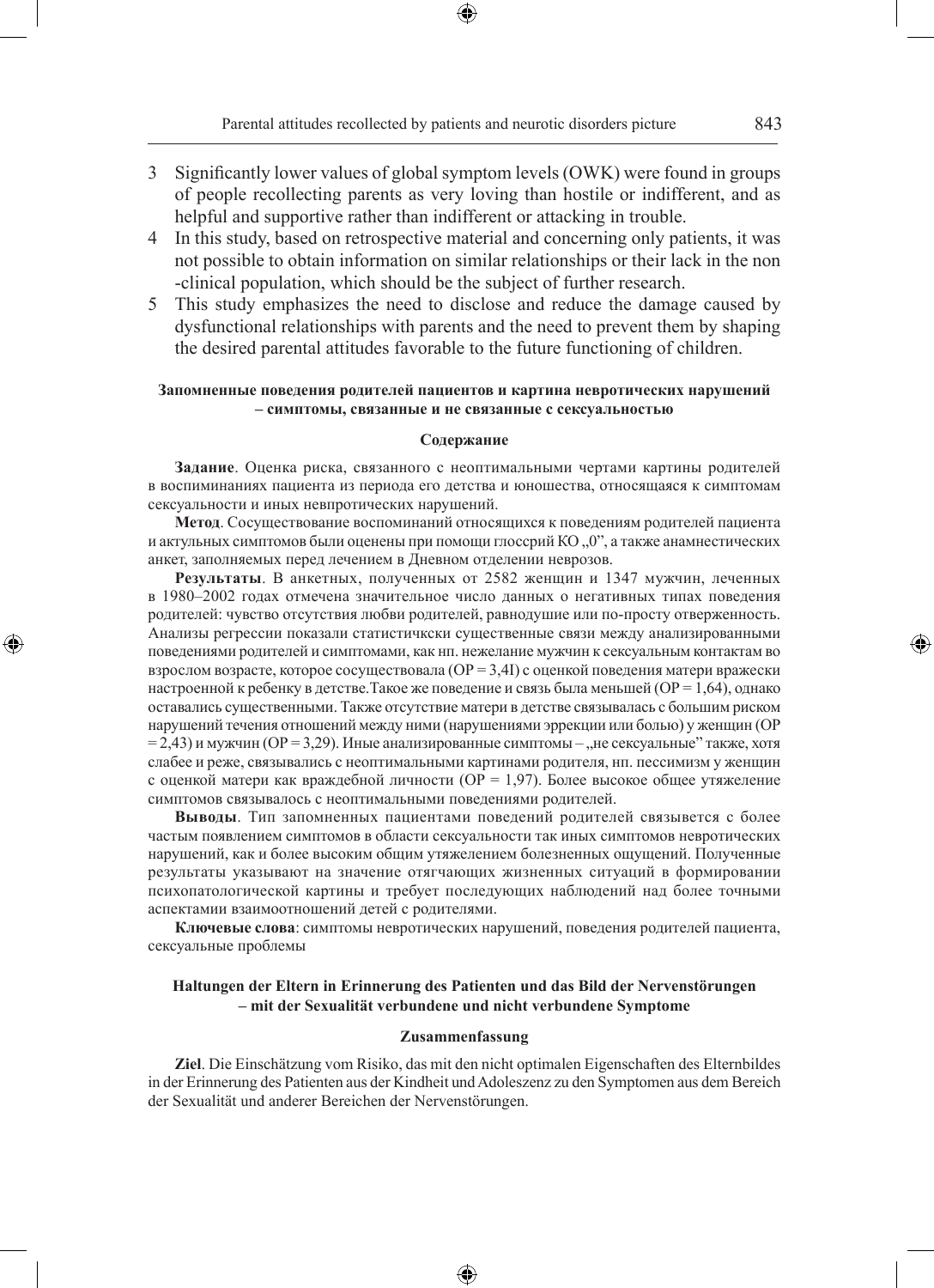**Methode**. Komorbidität von Erinnerungen zu den Haltungen der Eltern des Patienten und der aktuell auftretenden Symptomen analysierte man aufgrund der KO "0" - Fragebogen und Lebenslauf – Umfragen, die vor der Behandlung in der Tagesabteilung für Nervenbehandlung ausgefüllt wurden.

**Ergebnisse**. In den Umfragen – Interviews, die von der Gruppe der 2 582 Frauen und 1 347 Männern gesammelt wurden, die in den Jahren 1980 – 2002 behandelt wurden, wurden häufige Erinnerungen an die negativen Haltungen der Eltern nachgewiesen: Gefühl, nicht ohne Vorbehalte geliebt zu sein; Gleichgültigkeit eines Elternteils oder Ablehnung. Die Regressionsanalysen zeigten statistisch signifikante Zusammenhänge zwischen den analysierten Haltungen der Eltern und den Symptomen, z.B. Abneigung der Männer gegenüber den sexuellen Kontakten im Erwachsenenalter war komorbid (OR=3,41) mit der Bewertung der Haltung der Mutter als feindlich gegenüber sie im Kindesalter; dieselbe Bindung bei den Frauen war schwächer (OR=1,64), aber immer noch signifikant. Auch die Abwesenheit der Mutter in der Kindheit hing mit einem höheren Risiko der Störungen beim Geschlechtsverkehr (Dysfunktionen der Erektion oder Schmerz) bei den Frauen (OR=2,43) und bei den Männern ( $OR=3,29$ ). Andere analysierten Symptome - "nicht sexuellen" hingen auch, obwohl schwächer, mit dem nicht optimalen Bild der Eltern zusammen, z.B. Pessimismus bei den Frauen mit der Wahrnehmung der Mutter als feindlich (OR=1,97). Eine global höhere Intensität der Symptome hing mit den nicht optimalen Haltungen der Eltern zusammen.

**Schlussfolgerungen**. Die Art der Haltungen der Eltern in den Erinnerungen der Patienten hängt mit dem häufigeren Auftreten vor allem der Symptome aus dem Bereich der Sexualität und anderer Nervenstörungen zusammen. Es ist auch mit der höheren globalen Intensität der Beschwerden verbunden. Die erzielten Ergebnisse zeigen auf die Bedeutung der belastenden Lebensumstände in der Gestaltung des psychopathologischen Bildes und regen zu weiteren Studien an den Aspekten der Beziehungen zu den Eltern an.

**Schlüsselwörter**: Symptome der Nervenstörungen, Haltungen der Eltern des Patienten, sexuelle Probleme

### **Les attitudes des parents gardées dans la mémoire des patients et l'image des troubles névrotiques – symptômes liés et non liés avec la sexualité**

⊕

#### **Résumé**

**Objectif**. Evaluer le risque lié avec non optimales caractéristiques de l'image des parents dans les souvenirs des patients venant de leur enfance et de leur adolescence et concernant les symptômes liés avec la sexualité et d'autres dimensions des troubles névrotiques.

**Méthodes**. On analyse la coexistence des souvenirs des patients concernant les attitudes des parents et les symptômes actuels des troubles avec les questionnaires KO « 0 » Checklist and Life Inventory, complétés avant l'hospitalisation.

**Résultats**. Dans les questionnaires, complétés par 2582 femmes et 1347 hommes, traités durant les années 1980-2002, on note la signifiante fréquence des souvenirs défavorables concernant les attitudes des parents : sentiment d'être rejeté, manque d'amour sans conditions, indifférence des parents. Les analyses des régressions démontrent l'existence de fortes corrélations de ces attitudes analysées et des symptômes par ex. l'aversion pour les contacts sexuels des hommes adultes corrèle (OR=3,41) avec les attitudes hostiles de la mère durant l'enfance ; la même corrélation chez les femmes est plus faible (OR=1,64), pourtant encore importante. Et encore l'absence de la mère pendant l'enfance se lie avec le plus grand risque au cours de l'acte sexuel (troubles de l'érection, douleur) – (OR=2,43 – femmes, OR=3,29 – hommes). Les autres symptômes analysés – non sexuels – corrèlent aussi, bien que rarement et faiblement, avec les images défavorables des parents par ex. le pessimisme (des femmes) se lie avec la perception de la mère comme hostile (OR=1,97). En général les symptômes plus sévères corrèlent avec les attitudes défavorables des parents.

**Conclusions**. Le type des attitudes des parents gardées dans la mémoire des patients se lie avant tout avec la plus grande fréquence des symptômes du champ de la sexualité, avec aussi d'autres symptômes choisis ainsi qu'avec leur plus grande sévérité. Ces résultats soulignent aussi l'importance

♠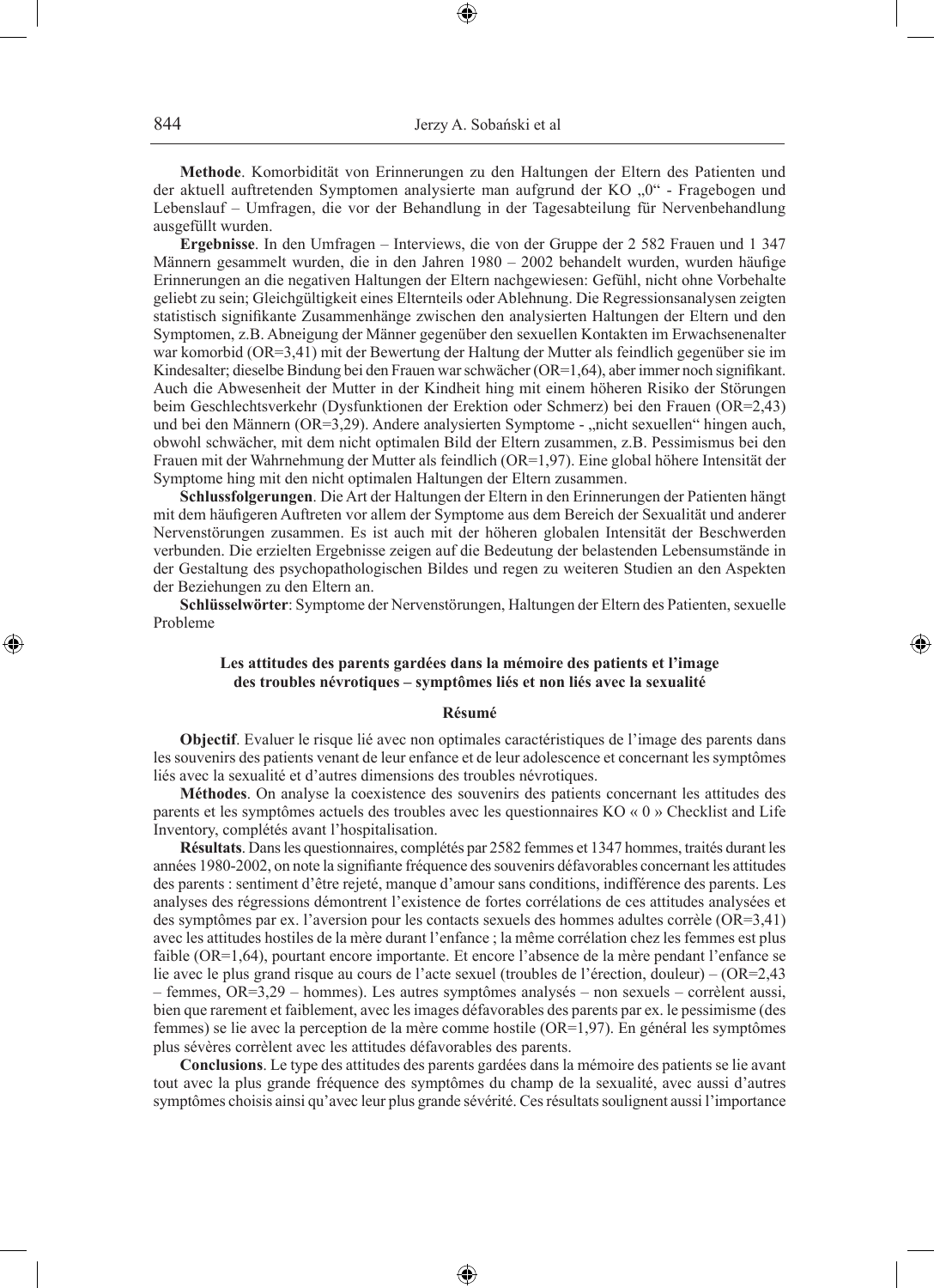des circonstances dans le développement de la psychopathologie et ils encouragent aux recherches futures en question.

**Mots clés** : symptômes des troubles névrotiques, attitudes des parents, problèmes sexuels

### **References**

- 1. Plante AF, Kamm MA. *Life events in patients with vulvodynia*. Bjog-An Int. J. Obstetrics and Gynaecology. 2008; 115, 4: 509–514.
- 2. Ozcetin A, Belli H, Ertem U, Bahcebasi T, Ataoglu A, Canan F. *Childhood trauma and dissociation in women with pseudoseizure-type conversion disorder*. Nordic J Psychiatry 2009; 63, 6: 462–468.
- 3. Nickel R, Egle UT. *Psychological defense styles, childhood adversities and psychopathology in adulthood*. Child. Abuse Negl. 2006; 30, 2: 157–170.
- 4. Binzer M, Eisemann M. *Childhood experiences and personality traits in patients with motor conversion symptoms*. Acta Psychiatr Scand 1998; 98, 4: 288–95.
- 5. Bierer LM, Yehuda R, Schmeidler J, Mitropoulou V. et al. *Abuse and neglect in childhood: relationship to personality disorder diagnoses*. CNS Spectr. 2003; 8, 10: 737–754.
- 6. Lochner C, Seedat S, Hemmings SMJ, Kinnear CJ. et al. *Dissociative experiences in obsessivecompulsive disorder and trichotillomania: Clinical and genetic findings*. Comprehensive Psychiatry. 2004; 45, 5: 384–391.
- 7. Saleptsi E, Bichescu D, Rockstroh B, Neuner F. et al. *Negative and positive childhood experiences across developmental periods in psychiatric patients with different diagnoses – an explorative study*. BMC Psychiatry. 2004; 4: 40.
- 8. Johnson SK, Schmaling KB, Dmochowski J, Bernstein D. *An investigation of victimization and the clinical course of chronic fatigue syndrome*. J Health Psychology. 2010; 15, 3: 351–361.

◈

- 9. Young EA, Abelson JL, Curtis GC, Nesse RM. *Childhood adversity and vulnerability to mood and anxiety disorders*. Depress. Anxiety. 1997; 5, 2: 66–72.
- 10. Leifer M, Kilbane T, Jacobsen T, Grossman G. *A three-generational study of transmission of risk for sexual abuse*. Journal of Clinical Child & Adolescent Psychology. 2004; 33, 4: 662–672.
- 11. Lelek A, Bętkowska-Korpała B, Jabłoński M. *Lęk a obraz własnego ciała u kobiet dorastających w rodzinie z problemem uzależnienia*. Psychiatr. Pol. 2011; 45: 683–692.
- 12. Greenfield EA, Marks NF. *Identifying experiences of physical and psychological violence in childhood that jeopardize mental health in adulthood*. Child Abuse & Neglect. 2010; 34, 3: 161–171.
- 13. Spertus IL, Yehuda R, Wong CM, Halligan S, Seremetis SV. *Childhood emotional abuse and neglect as predictors of psychological and physical symptoms in women presenting to a primary care practice*. Child Abuse Negl 2003; 27, 11: 1247–58.
- 14. Teicher MH, Samson JA, Polcari A, McGreenery CE. *Sticks, stones, and hurtful words: relative effects of various forms of childhood maltreatment*. Am. J. Psychiatry. 2006; 163: 993-1000.
- 15. Kooiman CG, Vellinga SV, Spinhoven P, Draijer N. et al. *Childhood adversities as risk factors for alexithymia and other aspects of affect dysregulation in adulthood*. Psychotherapy and Psychosomatics. 2004; 73, 2: 107–116.
- 16. Kendler KS, Myers J, Prescott CA. *Parenting and adult mood, anxiety and substance use disorders in female twins: an epidemiological, multi-informant, retrospective study*. Psychol. Med. 2000; 30, 2: 281–294.
- 17. Roy A. *Childhood trauma and hostility as an adult: relevance to suicidal behavior. Brief report*. Psychiatry Research. 2001; 102, 1: 97–101.
- 18. Sobański JA, Rutkowski K, Klasa K. *Występowanie złości u pacjentów z zaburzeniami nerwicowymi*. W: Bereza B. red. Oblicza złości. Wyd. Difin: Warszawa; 2012, ss. 223–251.

♠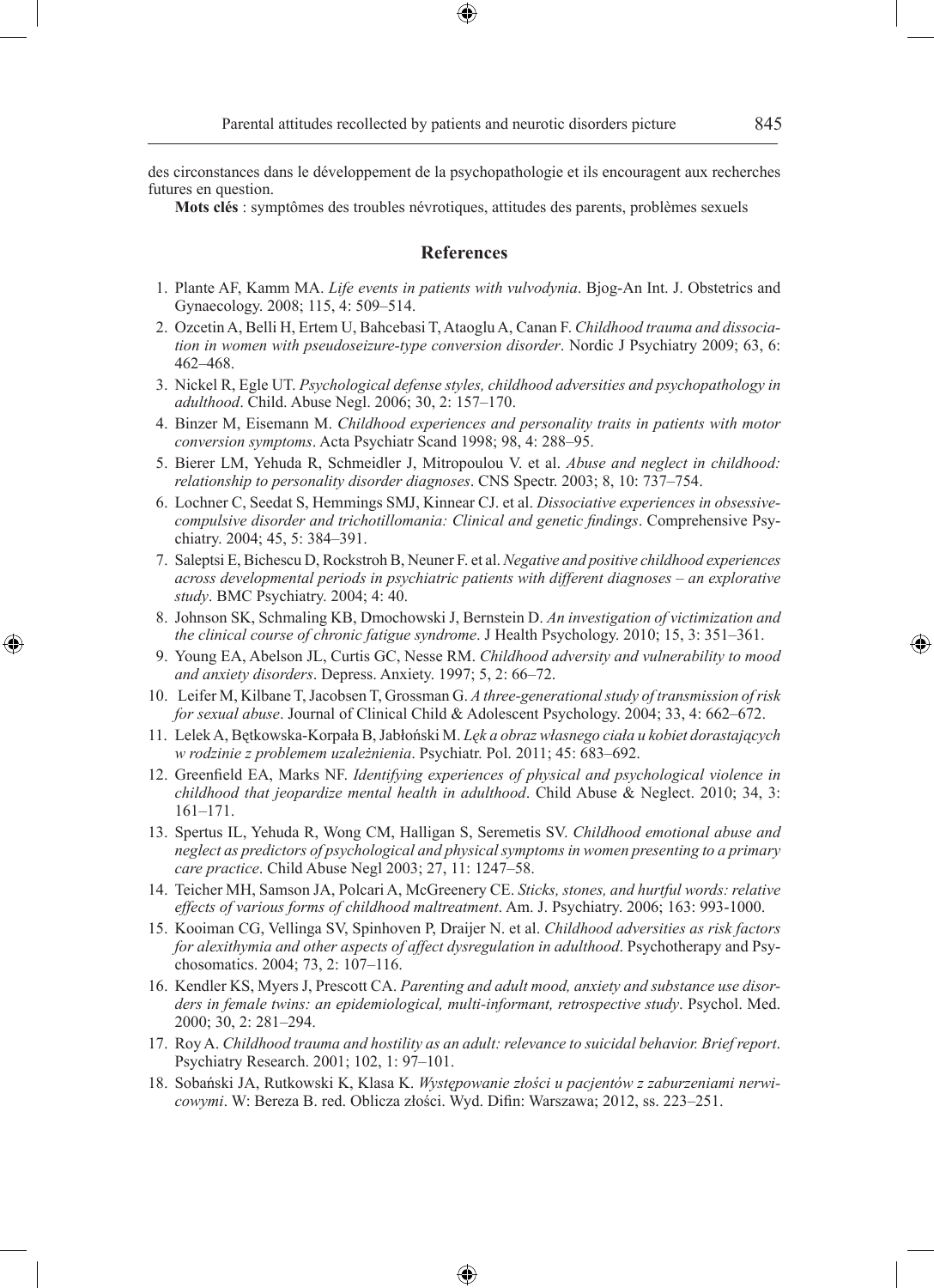| 846 | Jerzy A. Sobański et al |
|-----|-------------------------|
|-----|-------------------------|

- 19. Harlow BL. *Adult-onset vulvodynia in relation to childhood violence victimization*. American Journal of Epidemiology. 2005; 161, 9: 871–880.
- 20. Hayes RD, Dennerstein L, Bennett CM, and Fairley CK. *What is the ..true" prevalence of female sexual dysfunctions and does the way we assess these conditions have an impact?* J Sex Med 2008; 5: 777–787.
- 21. Bandini E, Corona G, Ricca V, Fisher AD. et al. *Hysterical traits are not from the uterus but from the testis: A study in men with sexual dysfunction*. J Sex Med 2009; 6: 2321–2331.
- 22. Tignol J, Martin-Guehl C, Aouizerate B, Grabot D, Auriacombe M. *Social phobia and premature ejaculation: A case-control study*. Depression and Anxiety. 2006; 23, 3: 153–157.
- 23. Bodinger L, Hermesh H, Aizenberg D i wsp. *Sexual function and behavior in social phobia*. Journal of Clinical Psychiatry. 2002; 63, 10: 874–879.
- 24. Corona G, Ricca V, Bandini E, et al. *Association between psychiatric symptoms and erectile dysfunction*. Journal of Sexual Medicine. 2008; 5, 2: 458–468.
- 25. Johnson JG, Cohen P, Smailes EM, Skodol AE. et al. *Childhood verbal abuse and risk for personality disorders during adolescence and early adulthood*. Compr. Psychiatry. 2001; 42, 1: 16–23.
- 26. Johnson JG, Smailes EM, Cohen P, Brown J, Bernstein DP. *Associations between four types of childhood neglect and personality disorder symptoms during adolescence and early adulthood: findings of a community-based longitudinal study*. J. Personal. Disord. 2000; 14, 2: 171–187.
- 27. Johnson JG, Cohen P, Chen H, Kasen S, Brook JS. *Parenting behaviors associated with risk for offspring personality disorder during adulthood*. Arch. Gen. Psychiatry. 2006; 63, 5: 579–587.
- 28. Bandelow B, Charimo Torrente A, Wedekind D, Broocks A, Hajak G, Rüther E. *Early traumatic life events, parental rearing styles, family history of mental disorders, and birth risk factors in patients with social anxiety disorder*. Eur Arch Psychiatry Clin Neurosci 2004; 254, 6: 397–405.

◈

- 29. Friedman S, Smith L, Fogel D, Paradis C, Viswanathan R, Ackerman R, Trappler B. *The incidence and influence of early traumatic life events in patients with panic disorder: a comparison with other psychiatric outpatients*. J Anxiety Disord 2002; 16, 3: 259–72.
- 30. Bandelow B, Späth C, Tichauer GA, Broocks A, Hajak G, Ruther E. *Early traumatic life events, parental attitudes, family history, and birth risk factors in patients with panic disorder*. Compr Psychiatry 2002; 43, 4: 269–78.
- 31. Egle UT, Kissinger D, Schwab R. *Eltern-Kind-Beziehung als Prädisposition für ein psychogenes Schmerzsyndrom im Erwachsenenalter. Eine kontrollierte, retrospektive Studie zu GL Engels "pain-proneness"*. Psychother Psychosom med Psychol 1991a; 41: 247–256. Psychother. Psychosom. Med. Psychol. 1991; 41, 7: 247–256.
- 32. von Plessen K, Schultz-Venrath U. *Ist eine frühe Differenzierung psychogener von somatogenen Lumbago-Ischialgie-Syndrom Patienten mittels Anamnese möglich*? Psychother. Psychosom. Med. Psychol. 1998; 48, 11: 451–456.
- 33. Brown RJ, Schrag A, Trimble MR. *Dissociation, childhood interpersonal trauma, and family functioning in patients with somatization disorder*. Am. J. Psychiatry. 2005; 162, 5: 899–905.
- 34. Draijer N, Langeland W. *Childhood trauma and perceived parental dysfunction in the etiology of dissociative symptoms in psychiatric inpatients*. Am J Psychiatry 1999; 156, 3: 379–85.
- 35. Johnson JG, Cohen P, Smailes EM, Skodol AE. et al. *Childhood verbal abuse and risk for personality disorders during adolescence and early adulthood*. Compr. Psychiatry. 2001; 42, 1: 16–23.
- 36. Weich S, Lewis G, Mann A. *Effect of early life experiences and personality on the reporting of psychosocial distress in general practice. A preliminary investigation*. Br. J. Psychiatry. 1996; 168, 1: 116–120.

♠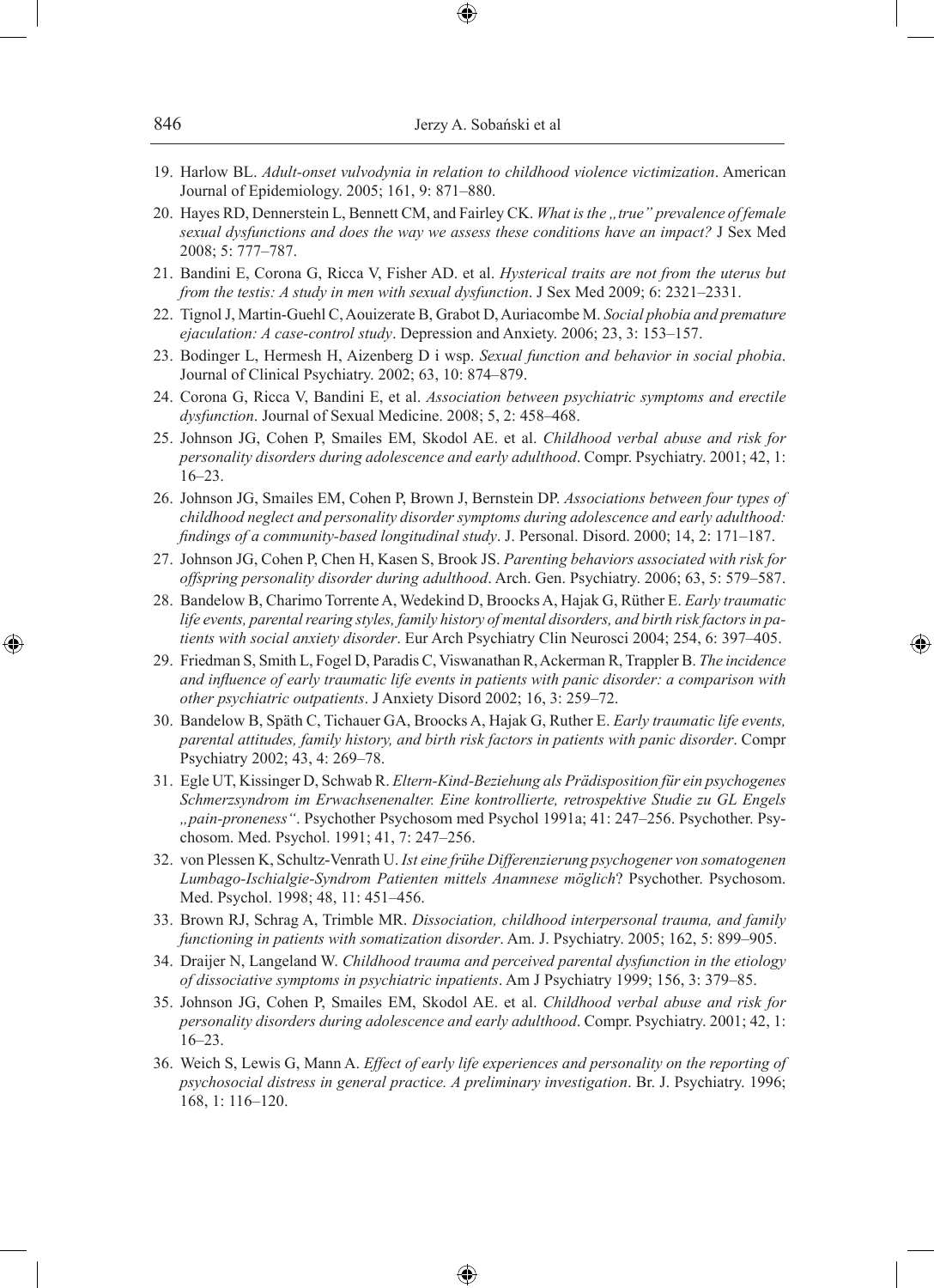Parental attitudes recollected by patients and neurotic disorders picture 847

- 37. Kooiman CG, Vellinga SV, Spinhoven P, Draijer N. et al. *Childhood adversities as risk factors for alexithymia and other aspects of affect dysregulation in adulthood*. Psychotherapy and Psychosomatics. 2004; 73, 2: 107–116.
- 38. Lackner JM, Gudleski GD, Blanchard EB. *Beyond abuse: the association among parenting style, abdominal pain, and somatization in IBS patients*. Behaviour Research and Therapy. 2004; 42,  $1: 41–56$ .
- 39. Briere J, Rickards S. *Self-awareness, affect regulation, and relatedness differential sequels of childhood versus adult victimization experiences*. Journal of Nervous and Mental Disease. 2007; 195, 6: 497-503.
- 40. Weich S, Lewis G, Mann A. *Effect of early life experiences and personality on the reporting of psychosocial distress in general practice*. *A preliminary investigation*. Br. J. Psychiatry. 1996; 168, 1: 116–120.
- 41. Binzer M, Eisemann M. *Childhood experiences and personality traits in patients with motor conversion symptoms*. Acta Psychiatr. Scand. 1998; 98, 4: 288–295.
- 42. Draijer N, Langeland W*. Childhood trauma and perceived parental dysfunction in the etiology of dissociative symptoms in psychiatric inpatients*. Am J Psychiatry. 1999;156, 3:379-85.
- 43. Lieb R, Wittchen HU, Höfler M, Fuetsch M. et. *Parental psychopathology, parenting styles, and the risk of social phobia in offspring: a prospective-longitudinal community study*. Arch. Gen. Psychiatry. 2000; 57, 9: 859–866.
- 44. Arrindell WA, Kwee MG, Methorst GJ, van der Ende J, Pol E, Moritz BJ. *Perceived parental rearing styles of agoraphobic and socially phobic in-patients*. Br. J. Psychiatry. 1989; 155: 526–535.
- 45. Faravelli C, Panichi C, Pallanti S, Paterniti S, Grecu LM, Rivelli S. *Perception of early parenting in panic and agoraphobia*. Acta Psychiatr. Scand. 1991; 84, 1: 6-8.
- 46. Pacchierotti C, Bossini L, Castrogiovanni A, Pieraccini F, Soreca I, Castrogiovanni P. Attachment and panic disorder. Psychopathology. 2002; 35, 6: 347–354.

◈

- 47. Wiborg IM, Dahl AA. The recollection of parental rearing styles in patients with panic disorder. Acta Psychiatr. Scand. 1997; 96, 1: 58–63.
- 48. Alonso P, Menchón JM, Mataix-Cols D, Pifarré J et al. *Perceived parental rearing style in obsessive-compulsive disorder: relation to symptom dimensions*. Psychiatry Res. 2004; 127, 3: 267–278.
- 49. Sarwer DB, Durlak JA. *Childhood sexual abuse as a predictor of adult female sexual dysfunction: A study of couples seeking sex therapy*. Child Abuse & Neglect. 1996; 20, 10: 963–972.
- 50. Roelofs K, Spinhoven P, Sandijck P, Moene FC, Hoogduin KA. *The impact of early trauma and recent life-events on symptom severity in patients with conversion disorder*. J. Nerv. Ment. Dis. 2005; 193, 8: 508–514.
- 51. Nijenhuis ER, van Dyck R, ter Kuile MM, Mourits MJ, Spinhoven P, van der Hart O. *Evidence for associations among somatoform dissociation, psychological dissociation and reported trauma in patients with chronic pelvic pain*. J Psychosom Obstet Gynaecol. 2003; 24, 2: 87–98.
- 52. Żechowski C. *Trudności diagnostyczne u pacjentów w okresie dojrzewania czynniki subiektywne po stronie lekarza*. Psychiatr. Pol. 2012; 46: 241–247.
- 53. Józefik B, Iniewicz G, Ulasińska R. *Wzory przywiązania, samoocena i płeć psychologiczna w anoreksji i bulimii psychicznej*. Psychiatr. Pol. 2010; 44: 665–676.
- 54. Iniewicz G, Dziekan K, Wiśniewska D, Czuszkiewicz A. *Wzory przywiązania i lęk u adolescentów z diagnozą zaburzeń zachowania i emocji*. Psychiatr. Pol. 2011; 45: 693–702.
- 55. Iniewicz G, Wiśniewska D, Dziekan K, Czuszkiewicz A. *Wzory przywiązania i zachowania agresywne wśród młodzieży z diagnozą zaburzeń zachowania i emocji*. Psychiatr. Pol. 2011; 45: 703–711.

♠